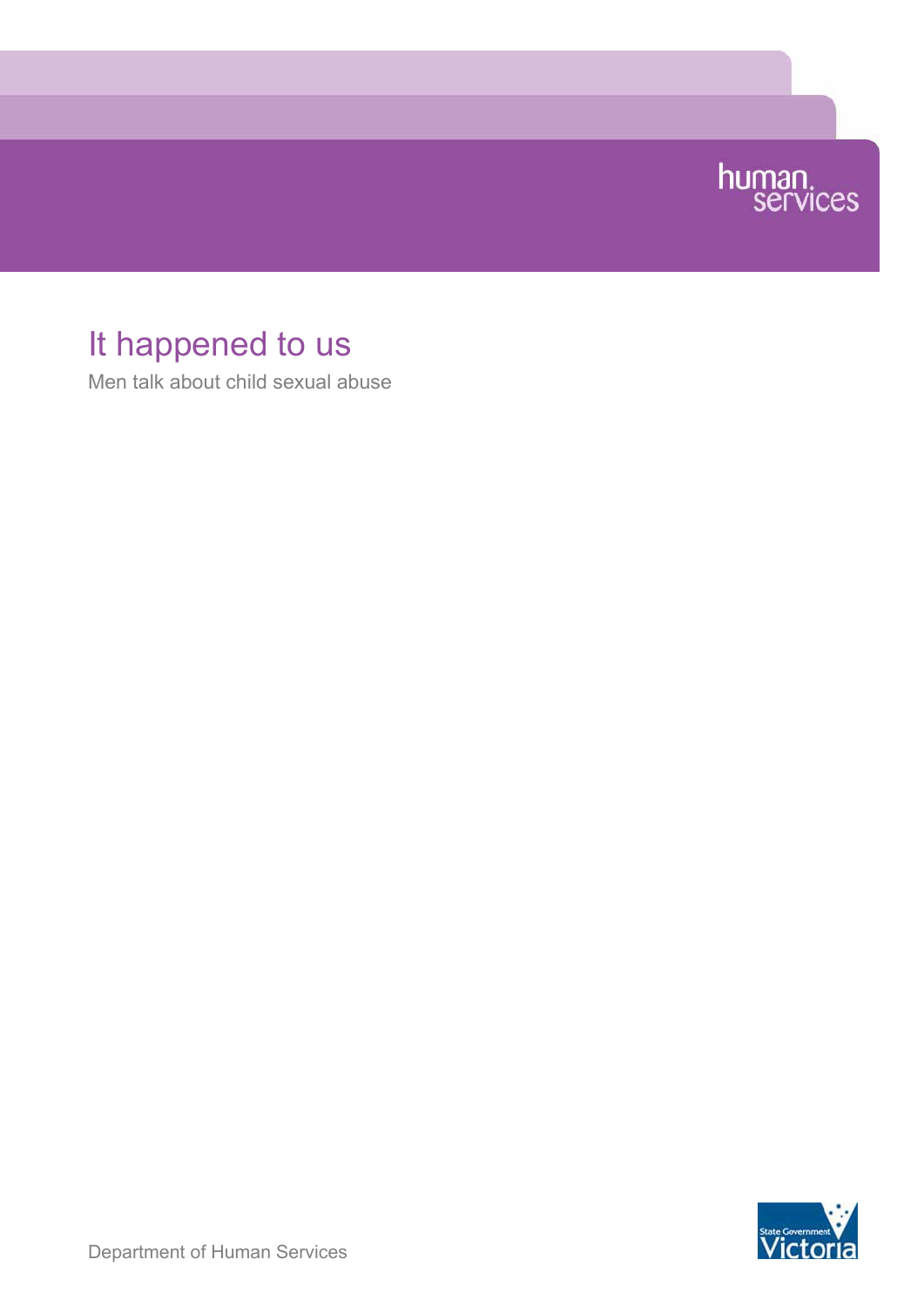# <span id="page-1-0"></span>Acknowledgments

The Department of Human Services gratefully acknowledges the participation of those survivors who shared their experiences and thoughts with us.Stuart, David, Rod, Robert, George, Shane, Colin, Bill, John, Rob, Eric, Wayne, Stephen,Leigh, Phil, Neville and Eef.

The majority of interviews were conducted by project worker, Timothy O'Leary, assisted by Dez Wildwood. The transcripts were edited with the guidance and support of a Project Reference Group.

Our sincere thanks go to the reference group members, particularly Timothy O'Leary.Rowan Fairbairn and Annie Condon for their invaluable support and special thanks to Sue Ritter who transcribed the tapes.

Written by Janet Baker and Trish Berry.

Published by the Victorian Government Department of Human Services Melbourne, Victoria

© Copyright State of Victoria 2013

This publication is copyright, no part may be reproduced by any process except in accordance with the provisions of the *Copyright Act 1968*.

Authorised by the State Government of Victoria, 50 Lonsdale Street, Melbourne.

Originally published May 2009

This document is also available in an accessible Word format on the Internet at [www.dhs.vic.gov.au](http://www.dhs.vic.gov.au/)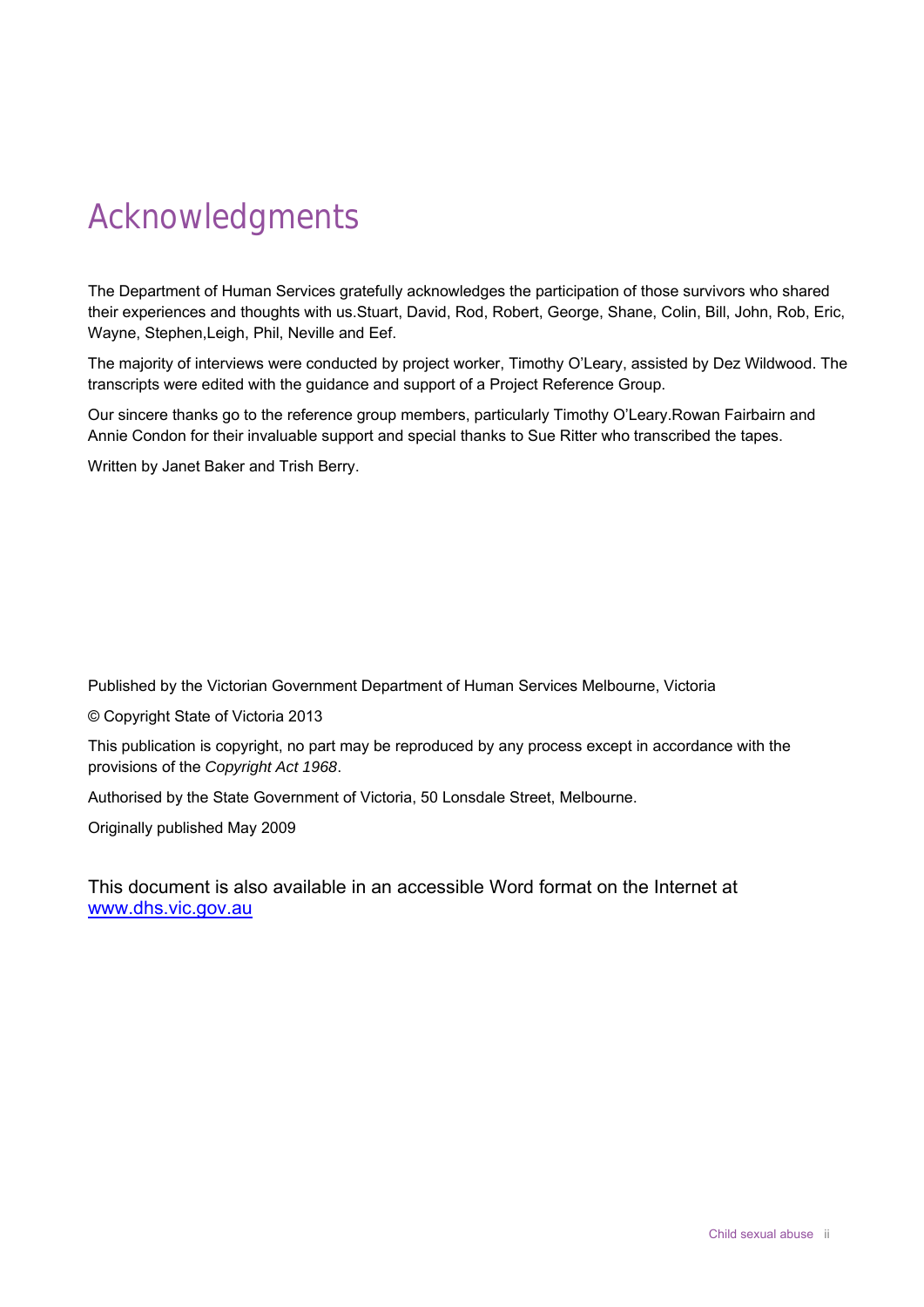# Table of contents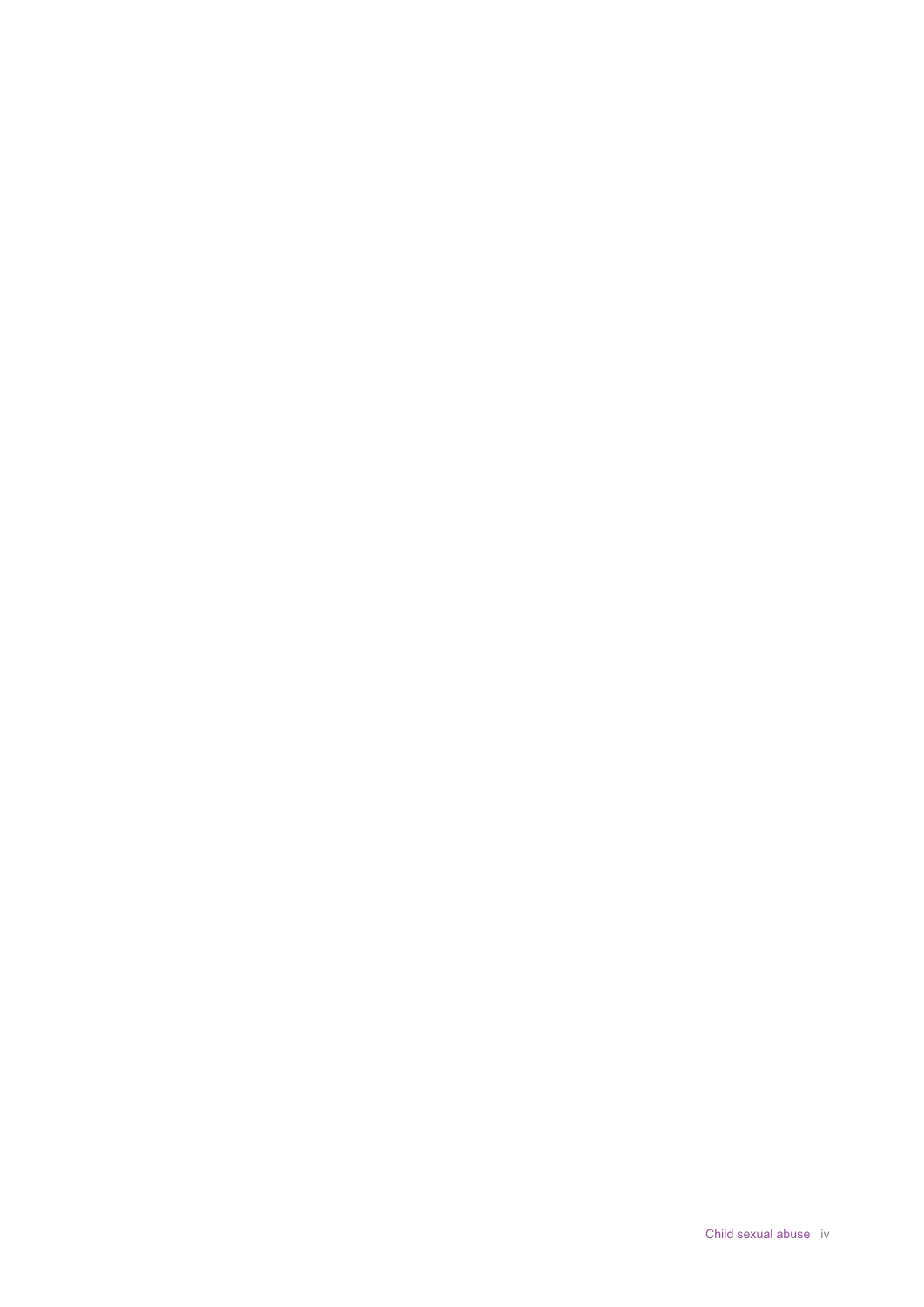# <span id="page-4-0"></span>Introduction

This booklet is intended as a companion publication to *It happened to me: survivors of female child sexual abuse speak out*, a booklet on the experience of female survivors of child sexual abuse.

Seventeen adult male survivors of child sexual abuse participated in individual taped interviews, a condition of participation in the project being that contributors were not themselves perpetrators of abuse.

Some of the survivors interviewed were pre-schoolers at the time of the abuse while others were of primary or secondary school age. They come from a cross-section of the community and range in age from 20 years to 55 years of age.

We recognize that there is a great need for us to learn more about the sexual abuse of boys. To help the community, other survivors and professionals who work in the area learn more about child sexual abuse and its effects, we present here the feelings, views and experiences of some of the survivors.

This booklet gives us the opportunity to listen to the voices of adult male survivors of child sexual abuse tell about their own experiences and what they feel was important in helping them. The aim of the booklet is to encourage and empower other male survivors to speak out.

It is hoped that after reading this you will have a greater understanding of the issues involved, whether you are:

- a survivor of child sexual abuse
- have professional involvement in the area; or
- are a member of the broader community.

Some of the stories in this booklet may inspire you, some may make you feel sad or confused. Some might even make you feel angry. If you would like to talk to someone about these feelings you will find a list of organisations you can contact at the end of the booklet.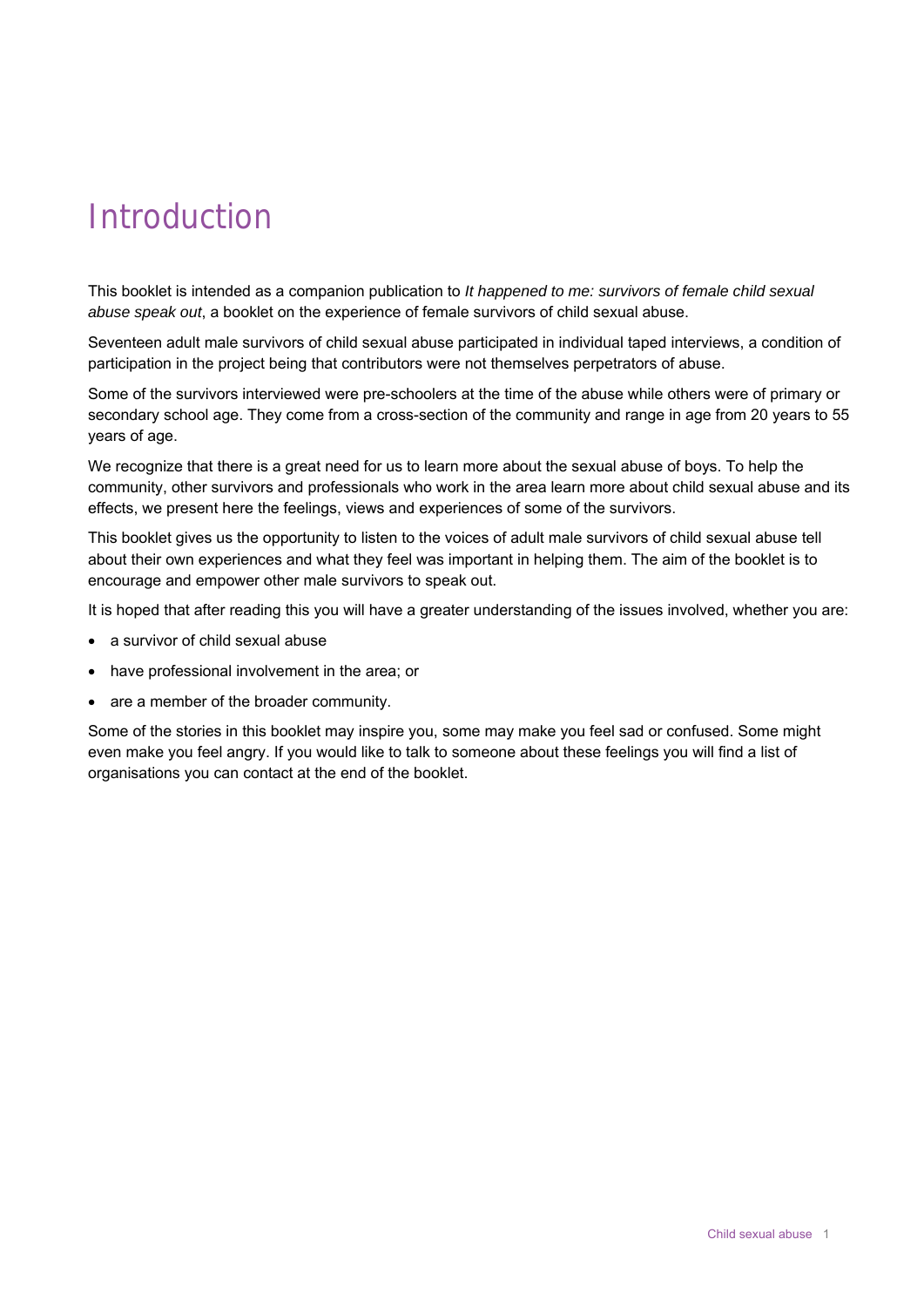# <span id="page-5-0"></span>It happened to boys too

Although the incidence of reporting of male sexual abuse has increased, we know from talking with adult males today, that a large number of cases still go unreported. The gains made by women in relation to the recognition of female sexual abuse as a problem in our community may have made it easier for males to speak out about their own experiences of abuse and to seek help.

When the booklet on the experiences of female survivors was published in 1992, about one quarter of the cases of child sexual abuse recorded by the Department of Human Services involved boys. Since then there has been a marked increase in reported cases of both male and female child sexual abuse. The incidence of abuse of boys has risen from one quarter to one third of all cases of child sexual abuse reported to the Department of Human Services in Victoria.

Available statistics show that there has been an increase in reporting across all age levels with the highest numbers of reported cases occurring with boys aged between five and eleven years1.

Abusers come from all walks of life. The majority of abusers are male (97 per cent) but they may also be female2. Most perpetrators are known to the victim. They are often in positions of power and trust. They can be a close family member such as a parent, step parent, aunt or uncle, or they can be a neighbour or a stranger.

Research involving both male and female children indicates that where the identity of the abuser was recorded, fathers were most often identified as the abuser3. However, the experience of many of the contributors differed from this. This reflects the fact that reports to the Department of Human Services only involve abuse which is occurring within the family. Instances of abuse outside the family are managed by the police.

From a very early age, repeated sexual abuse by a family member including fathers and grandfathers was a common experience for contributors. Other abusers were often trusted adults known to the child, including family friends, neighbours, members of the clergy and a teacher.

Abuse by a stranger also occurred but was the least common experience among the participants.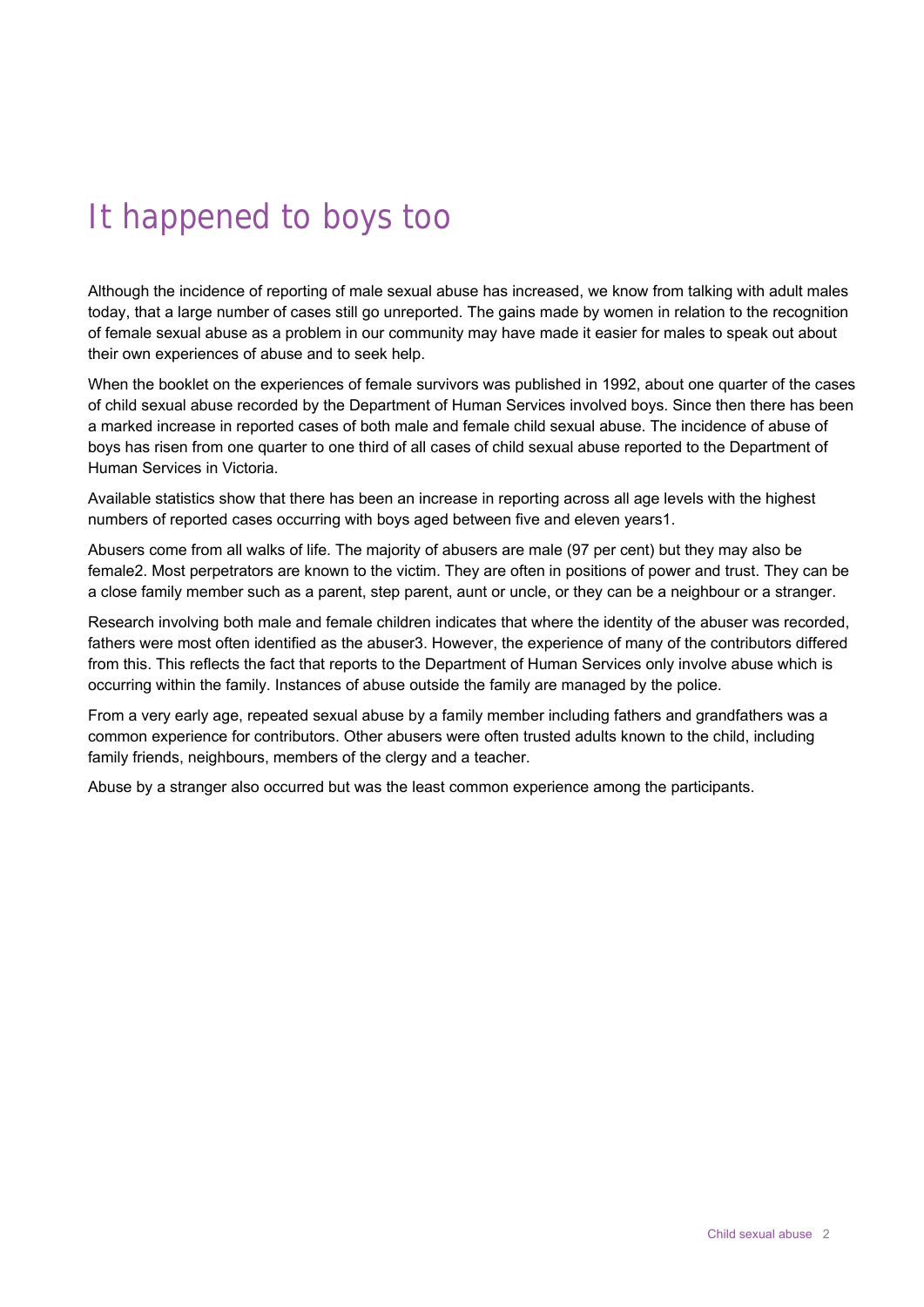# <span id="page-6-0"></span>What is child sexual abuse?

Child sexual abuse involves a range of behaviour which occurs when an adult uses power or authority over a child to involve the child in sexual activity. Sexual abuse can include:

- Unwanted touching in a sexual way, for example, fondling a child's penis.
- Oral sex.
- Anal penetration by a finger, penis or other object.
- Masturbating in front of a child or getting a child to masturbate an adult.
- Making a child pose for or look at pornographic pictures.

Sexual abuse of children may involve a single event or be ongoing. It may involve one or more perpetrators. It may or may not include force or physical violence.

Child sexual abuse is a crime and a child should never be held responsible for the abuse.

The use of the term 'child' in this booklet includes adolescents.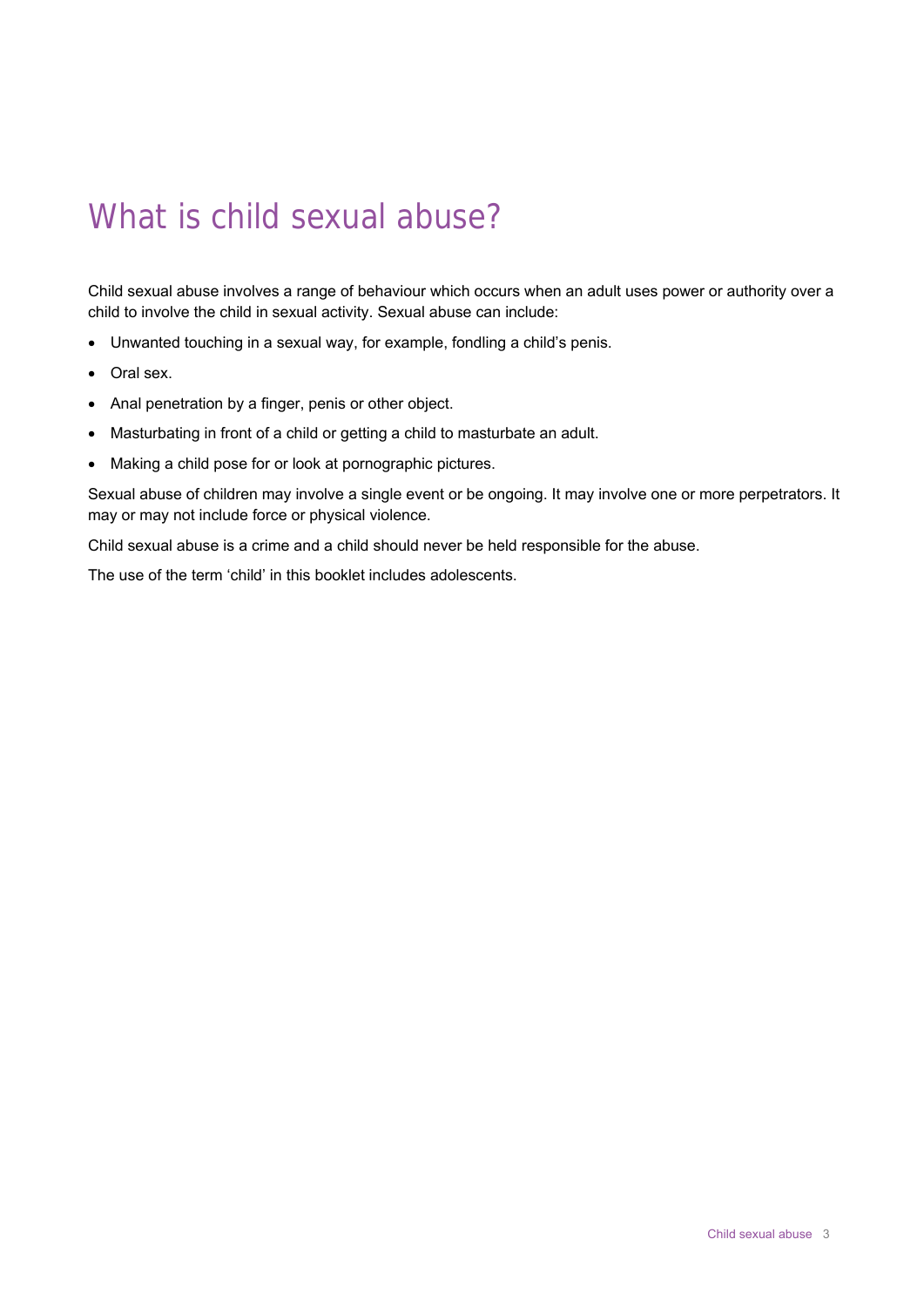# <span id="page-7-0"></span>Contributors' views about this booklet

'It will reach out to guys. They will be able to accept that they are not alone and that they are not abnormal, that other guys have shared a common sort of experience. I hope that a booklet like this will in some way help to break that isolation. I encourage them to reach out and break the silence because there is a life out there if you look for it, and there are supportive people who you can trust and who will understand you and respect you and not reinforce your negative feelings in regard to your abuse.'

'I can actually see how this booklet could help people. I feel connected to some of the other survivors. The effort of the interviews is really worth it. I feel like I've made some contribution to help fix a serious problem.'

'I could put it [the booklet] down because it hurt so much, but I couldn't put it down because it helped so much. ''I was reading and looking for my own quotes and then I stopped looking for my quotes and I had a sense of identifying with the other men. I feel really positive, I feel out in the public. I am one among many. I feel a lot more comfortable and I think I can feel a lot of what each person is saying.'

'For me contributing to this booklet has been another significant milestone in my recovery from the abuse I had to endure as a child and adolescent. I know I can and will recover from the sexual abuse because I am able to.'

'Reading my quotes makes me feel very clear about what happened – it's not something vague in my mind. Also seeing that it's not only me but other people too gives me a certain strength.'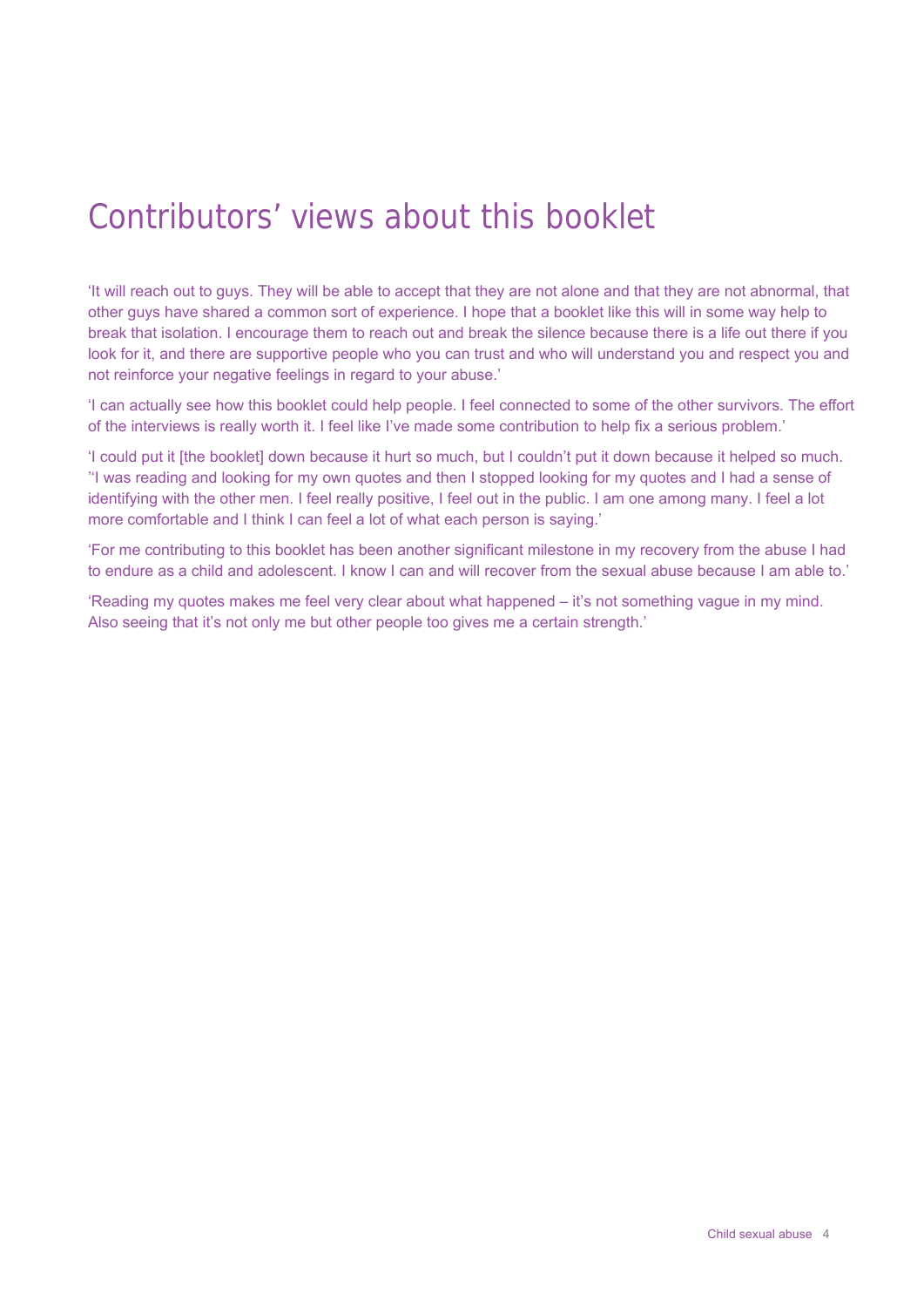# <span id="page-8-0"></span>Family life

'I have no idea what a supportive family was. I've never actually been home since I was ten years old. It was the farm, boarding school, then the streets.'

The majority of participants experienced a generally unhappy childhood and family life.

Being abused by a loved family member created confusion and a sense of betrayal. Many contributors felt that abuse was used in the family as a form of power and control. This was reflected in other aspects of family life with some sexually abusive fathers with-holding money, forbidding social contact and restricting the movement of family members.

Relationships between family members often involved physical violence, poor communication, scapegoating, belittling and intimidation. We know, however, from talking with non-offending parents of children who have been sexually abused, that many have been horrified when informed of what was happening. These parents reported feelings of guilt, anger and confusion for not realising their child was being abused. The fear induced by the perpetrator ensured that secrecy was maintained within the family.

Some contributors who were abused outside the family also commented on an unhappy family life, with distrust and distancing between family members preventing them from discussing the abuse or getting the support they needed after being abused.

Recovery was easier with a supportive family. With greater education about sexual abuse, boys are more able to talk to their families about this issue. A supportive family was important to one survivor who was abused by a stranger.

'I remember the day of my 21st birthday, I said to my girlfriend I am going to get up there and tell my mother and brothers and sisters how much I love them, how much they have done for me and I just could never have made it without them. I think it was only [with] the support of my family that I went the right way, every time I walk into my house I have a great feeling of love from all my family towards me and me towards them.'

'He {my father} was cold, mean and cruel, other people didn't like him, he was cruel in the things he said to us and other people. ''Nothing was ever good enough for my parents, even when I won every single race in the school swim meetings, it was still not good enough. I was told I would never make a swimmer.'

'My father [the emotional abuser] was straightforward, there was no second guessing with him, he was like a full on arsehole, a real tyrant.'

'I've heard people say that it's terrible how kids are trapped in orphanages and abused, which it is, but I was trapped in my home and abused.'

'My father was very good at intimidating me and also in terms of isolating me from people in general when I was a child and I was emotionally dependent on him.'

'If I hadn't been fearful of my parents, I would have been able to speak more freely to them. ''My father abused my mother verbally. I am the eldest, I began to step in between my father and mother and took the abuse off my mother.'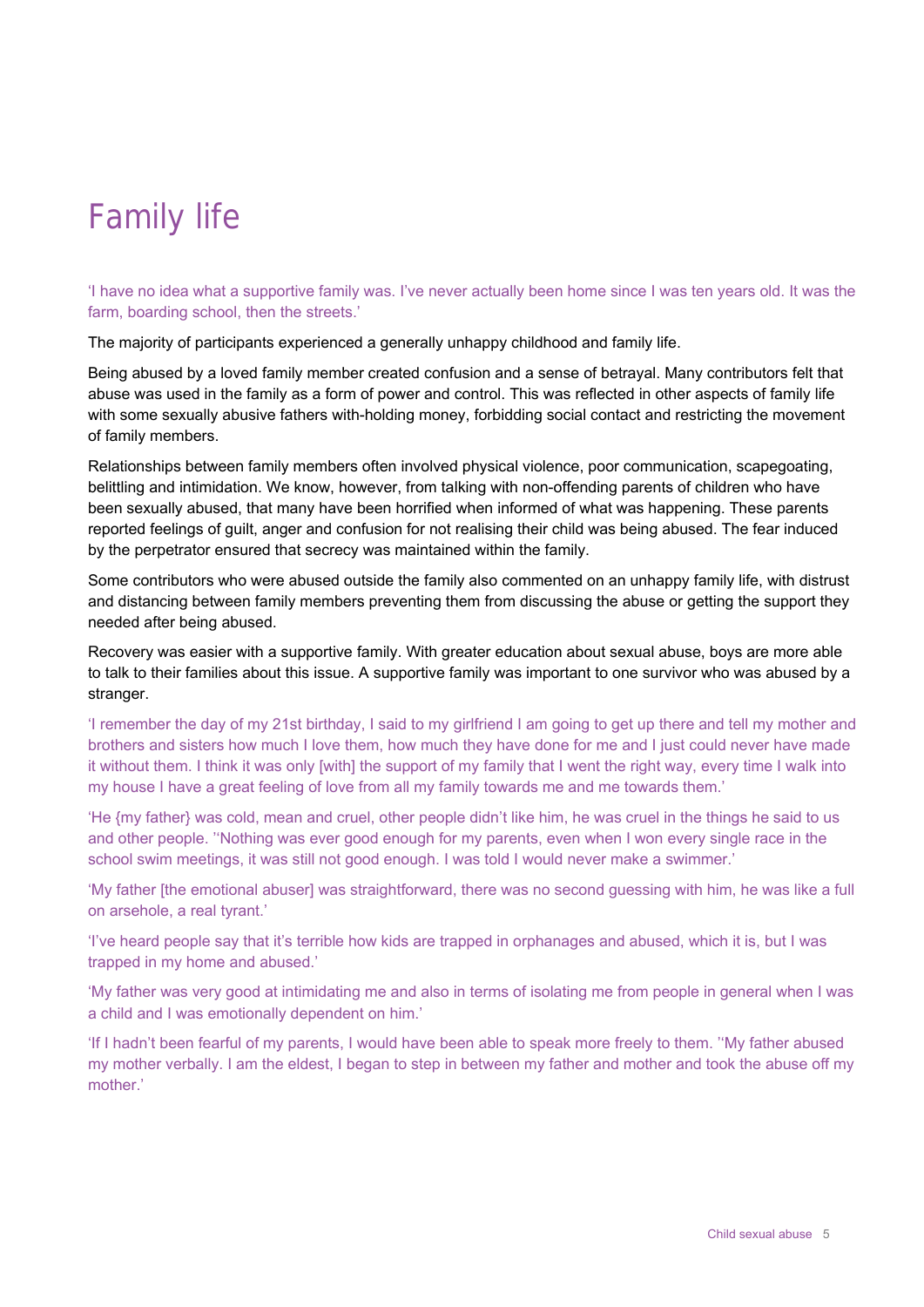# <span id="page-9-0"></span>Common misconceptions

#### 'Well for males the most common one is that you are going to end up being a perpetrator.'

All the participants felt very strongly about the need to debunk the myths that have built up around child sexual abuse, particularly of males. Blaming the victim, implying that they asked for it, were willing or enjoyed it, are all strong messages perpetuated by abusers to justify and excuse the abuse. Feelings of pleasure or arousal don't necessarily mean that a sexual experience is enjoyable. These feelings are natural reactions to sexual stimulation.

The participants' memories, experiences and responses refuted the myth that victims are to blame and there was a strong feeling that children should never be held responsible for the abuse occurring.

#### 'I think people sometimes sort of have a tendency to think that maybe it's the child's fault.'

Myths around childhood abuse of males being related to homosexuality were also found to have little factual reality for these participants. These survivors were primarily abused by heterosexual men. Male sexual abuse is not about homosexuality.

'That sexual abuse is what caused your homosexuality. I see it as the two issues are totally different and separate. "Because I was abused as a child then I must be [qay] that's pretty hard to deal with."

'Victims are not diminished as males as a result of being abused.'

Perhaps the myth objected to most strongly by the survivors was that men who were abused as children go on to become abusers.

'[We] need to address the misconception that survivors always become offenders, even those who should know that this is not always the case may believe this.'

'Not all victims become perpetrators – it's the perpetrator's choice.'

'The concept is just totally alien to me of abusing anyone actually, not just a child. I feel that's a big misconception.'

'It makes people believe if you are abused you have to watch him because he will abuse as well.'

There was a strong belief that abusers perpetrated this myth as a means of excusing their abusive behaviour. Researchers have found no direct link between a childhood experience of sexual abuse and sexually abusive behaviour towards children in adulthood5.

Studies show that perpetrators are generally unreliable and untrustworthy when recounting incidents where they claim to have been the victim6.

#### Misconceptions the men had encountered were:

'That children make up stories, that it's a fabrication …. fantasising to attract attention.'

'The abuse of males is about homosexuality, it isn't. What generally occurs is heterosexual males abuse heterosexual males. ''If you have been abused, you must be weak, the reverse is true, you must be strong to have survived.'

'All males [are seen] as the aggressor. So to them it's laughable that a male could be the victim. ''If it's a one-off incident it does not have a big impact, which is not true.'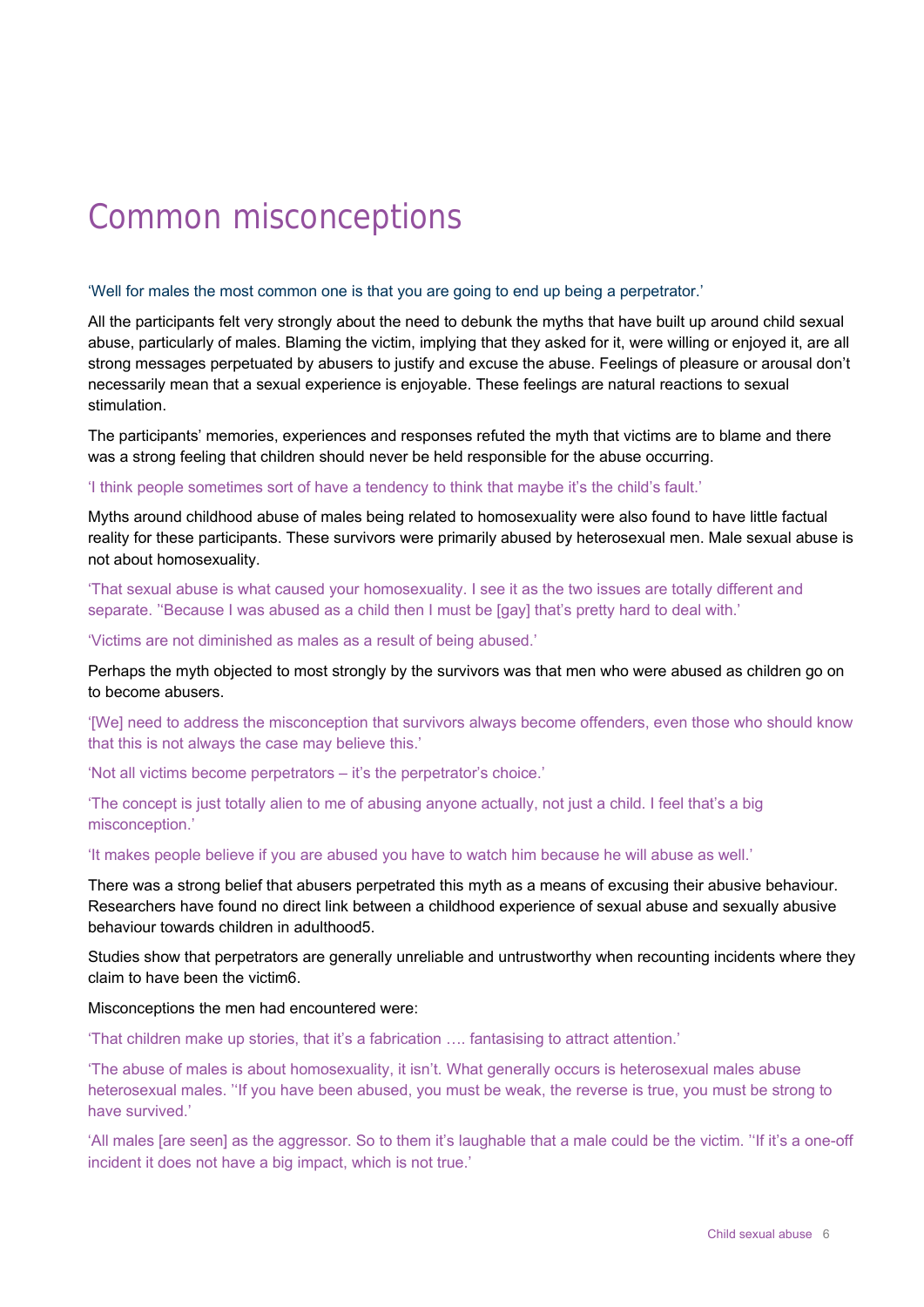Many participants also felt it was important to dispel the misconception that there would be physical signs that would show that abuse had occurred. Some were also concerned that their abuse experience was thought to have less impact because there had been no physical penetration.

'My mother has this thing about, she went "phew" when she realised I hadn't been penetrated because somehow that made it all right, but it doesn't.'

'You can be sexually abused, not because they touch you but because you have to touch them, so there are all those issues, it's not about bruising, it's not physical signs and yet we like to think it is.'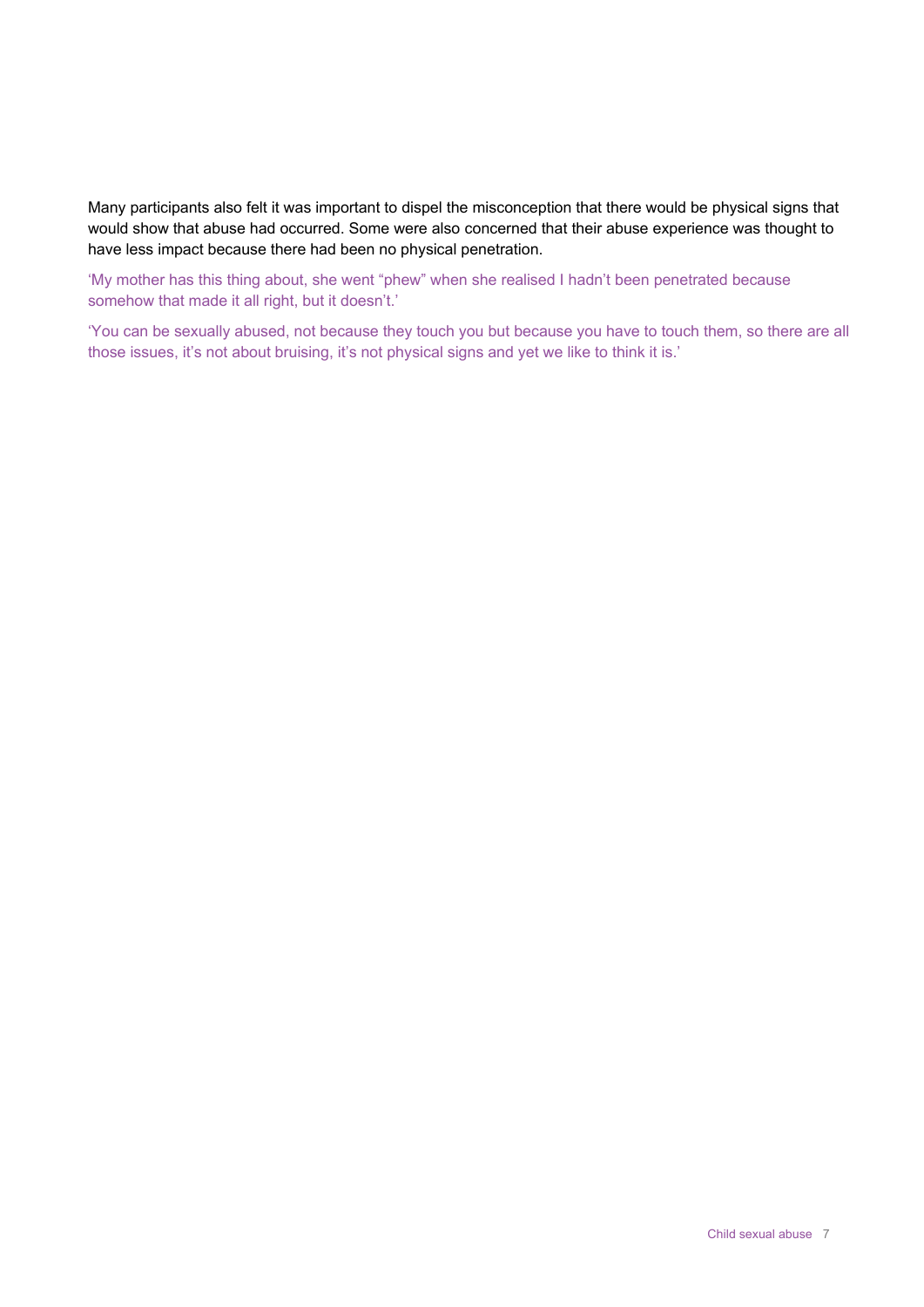# <span id="page-11-0"></span>Educating the community

'It is important to make the community realise that it happens to boys too and that long-term effects are equally as damaging for males and females.'

The community needs information about how to be perceptive and receptive to the signs that abuse may be occurring and how to act to stop it. Participants felt it was important to educate both children and adults about child sexual abuse. This booklet it an attempt to do this.

'Sexual abuse is a people issue, it's not a man's issue, it's not a woman's issue, it's everyone's issue. ''Victims are often abused by people that they know, by loved ones and people whom they supposedly trust. These abusers/perpetrators seem perfectly normal to the outside world.'

'We get things on the television saying don't stick the knife into the toaster, we don't get things on television about sexual abuse.'

'The fact that well-meaning people in society actually work to hide the issues, whether they be doing it subconsciously or consciously.'

'Respond to the slightest suspicion or possibility of abuse occurring even if this is found to be unfounded.'

### <span id="page-11-1"></span>Educating children

Education should include information for children about empowerment so that they feel confident in their ability to protect themselves.

'We need to recognise that protecting children begins with educating them about their rights, what to do in threatening situations and how to seek out a trusted adult to take responsibility for them.'

'So if the child is having their sexual boundaries violated, they will be clear from the education program that is what's happening.'

'It is also important for boys to be aware that they too can be at risk, that it doesn't only happen to girls.'

'Where children learn about their bodies, they learn about appropriate behaviour.'

' …..start giving the kids the tools to be able to say "no" to drugs, say "no" to this, say "no" to that, say "no" to sex. To be able to stand up and say "no I don't want you to touch me there, I am going to go to this person that I can trust.'

'Abuse comes in many forms and is very subtle and there is no such thing as a bad child, children are taught that they are bad, and if you are taught well enough you will begin to believe it.'

#### <span id="page-11-2"></span>Educating adults

Adults as well as children need to recognise that boys are abused. It is also important to recognise that sexual assault of children is about abuse of the power adults have over children, and that it occurs across all levels of society.

Adults must also believe the boy's disclosure of sexual abuse and act to protect him.

'The thing is not why does it happen but to create an environment in which it is less likely to happen.'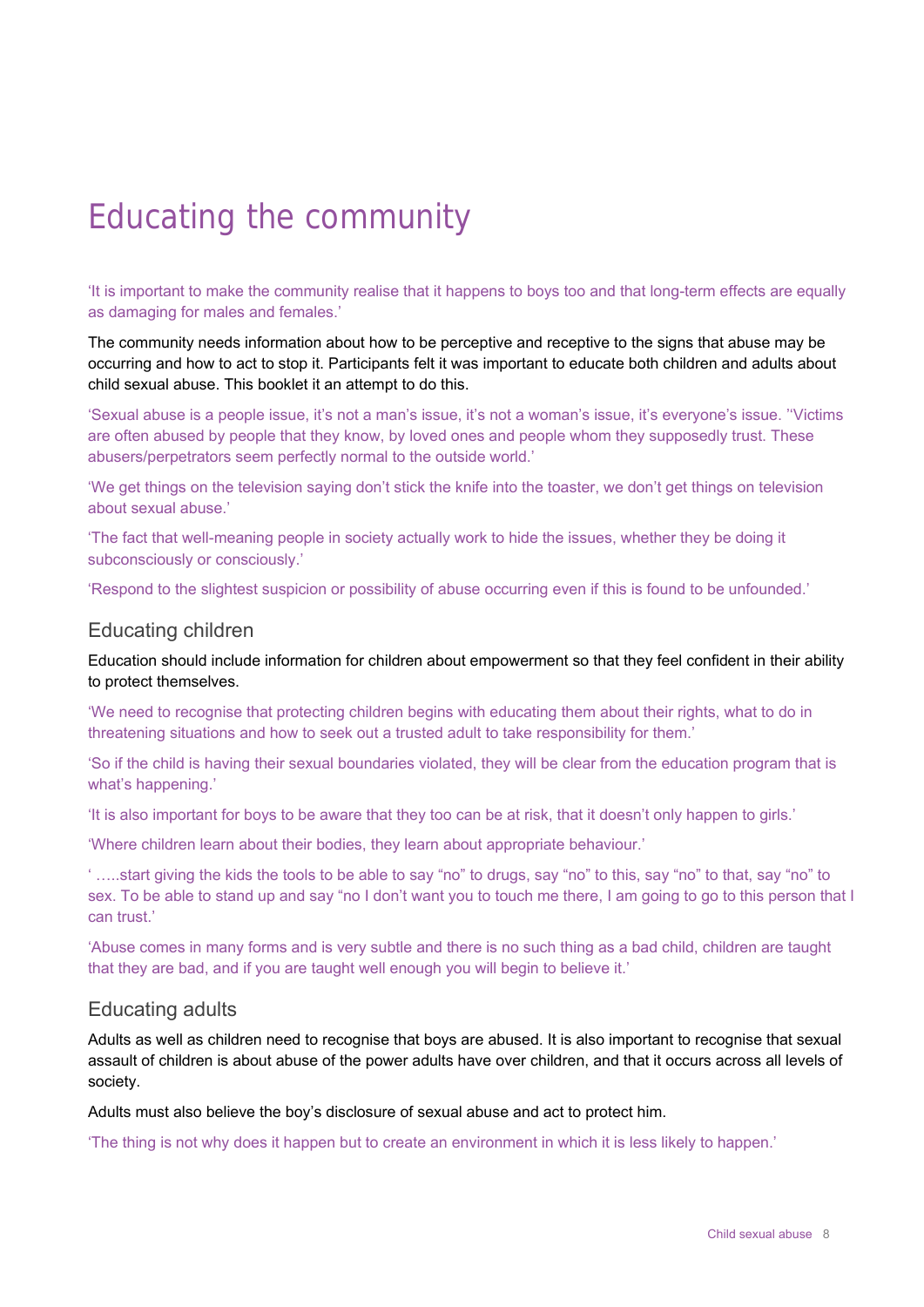'Child sexual abuse is not about sexual gratification, it is about the abuse of power mostly and because of this it does not have to be males abusing females, it extends to males abusing males.'

'The person who abused me was an authority figure and used that position to gain the trust of my parents and others.'

'Keeping it within the family, hoping or believing it will pass without intervention is wrong and ill-informed … the worst thing is the wall of silence, this just allows things to continue and even if the sexual abuse stops, another form of abuse will start because abuse is about power and control.'

'Always put the children first. It's the only way, part of me has a thing about making it public.'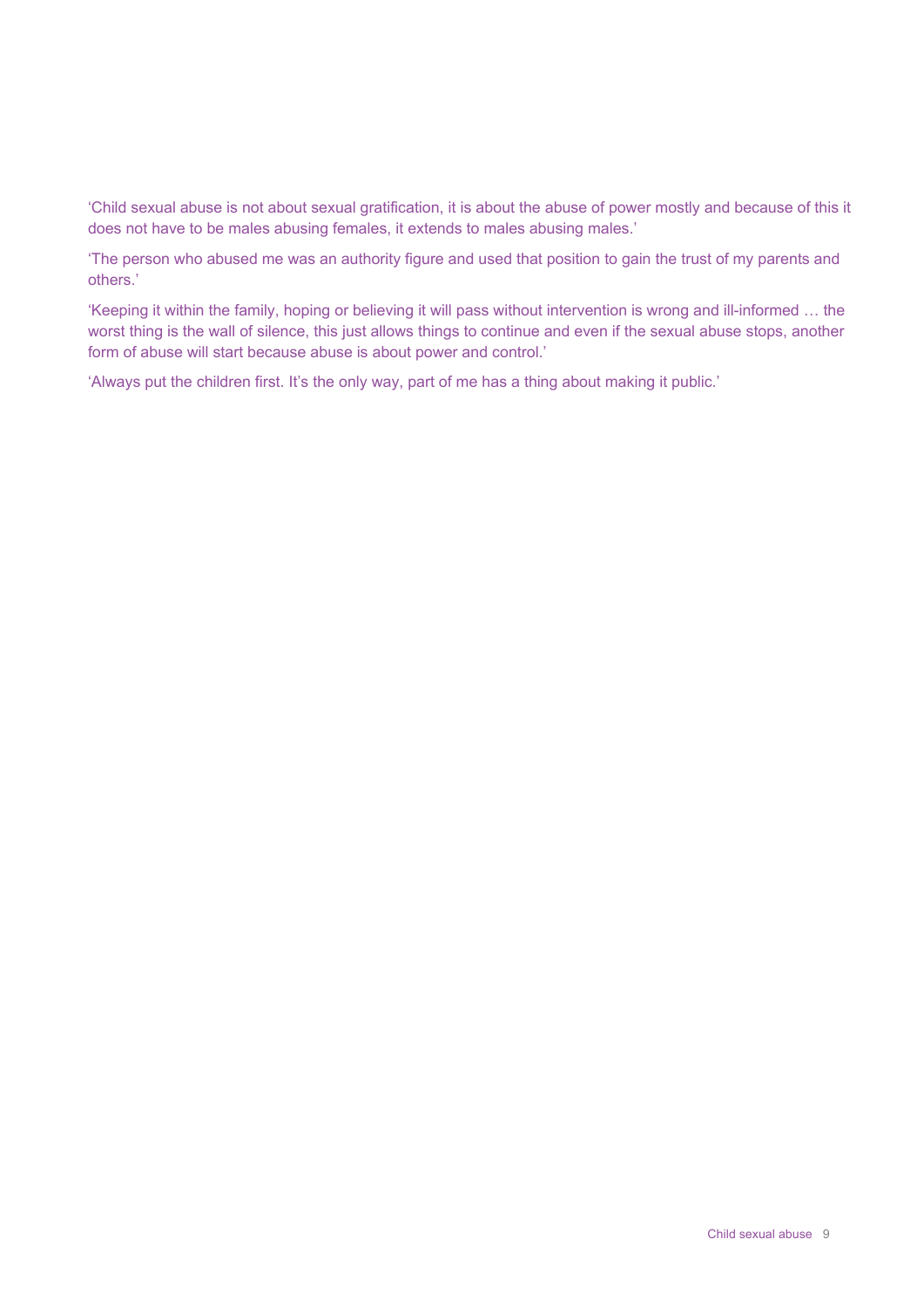# <span id="page-13-0"></span>**Disclosures**

## As a Child

#### <span id="page-13-1"></span>'My mother denied my abuse even though I told her.'

It is important that survivors are believed when they disclose their experience of abuse. Being believed and having an adult act to protect and support the child is seen as a very important step on the road to recovery.

For some participants, telling someone about their abuse as a child and the response they got, had a major impact on how they felt about themselves. Believing what a child has said and acting to protect him can help improve feelings of self-esteem damaged by the experience.

Most participants, however, encountered a disbelieving or negative response and this only increased their feeling of being trapped and powerless in their abuse situations. Some were also made to feel shamed and responsible for the abuse.

'When I was a little kid, I told them [my sisters]. They reacted like kids do. My sister still says, "I was only a kid at the time, I am really sorry, I wish I'd known, I wish I could have done something".'

'I told my mother about this man having sex with me and she thought that was really nice that I had found a friend. Someone once said to me a while back, "Didn't it ever occur to her that this guy is an older man and he is having sex with you?". My mother is a fruitcake.'

'Well I actually told my cousins and they came down and told my mum and dad. It didn't go down too well. She turned around, "Don't you ever go to anyone else, if you have got a problem you come to me".'

'My mother had trouble dealing with it, she said that she used to pray every night that God would keep all her kids safe. When she found out that I wasn't, that blew her faith straight out the window. She just didn't know how to cope with it, she fell to bits.'

'I told one brother in particular to stay awake until he [the abuser] stopped asking me to come out. Then the next time my mother told me that he was coming to look after us I didn't say anything but I somehow communicated without ever saying anything that I felt uncomfortable with that and then she asked me and I told her. I certainly didn't tell her everything but I told her some things and that was enough for her to say "right that's it". Then she acted upon this. My dad as well. All I was told was that he wouldn't be coming again and that the condition of not reporting him to the police was that he go and get some counselling. My parents took it quite seriously.'

'It was very hard for me to accept that my grandmother might have known but rather than trying to stop it she actually made it worse by abusing me and blaming me and saying I was dirty and all this kind of stuff.'

'There wasn't really anyone to tell in one sense, I was like a foster child with my aunt who was my carer/parent figure. My parents were dead and so there wasn't that sense of safety in terms of being able to tell my aunt.'

'I want to say this is how I feel about my parents, I feel that they didn't do what they should have done. It doesn't matter why, they just didn't do it and that's the bottom line and there is nothing they can do about it now.'

'I only discovered recently, about three or four years ago, that my father never knew and I always thought for the last 40 years he did know but hadn't said anything. My mother and grandmother knew the next day and apparently elected not to tell my father, I would say because he might have gone absolutely berserk.'

'The next day I came to tell my mother, I was in pain. She found me red and cleaned me up a bit. After that there was nothing more. They certainly never followed it up with me. I was apparently four years old.'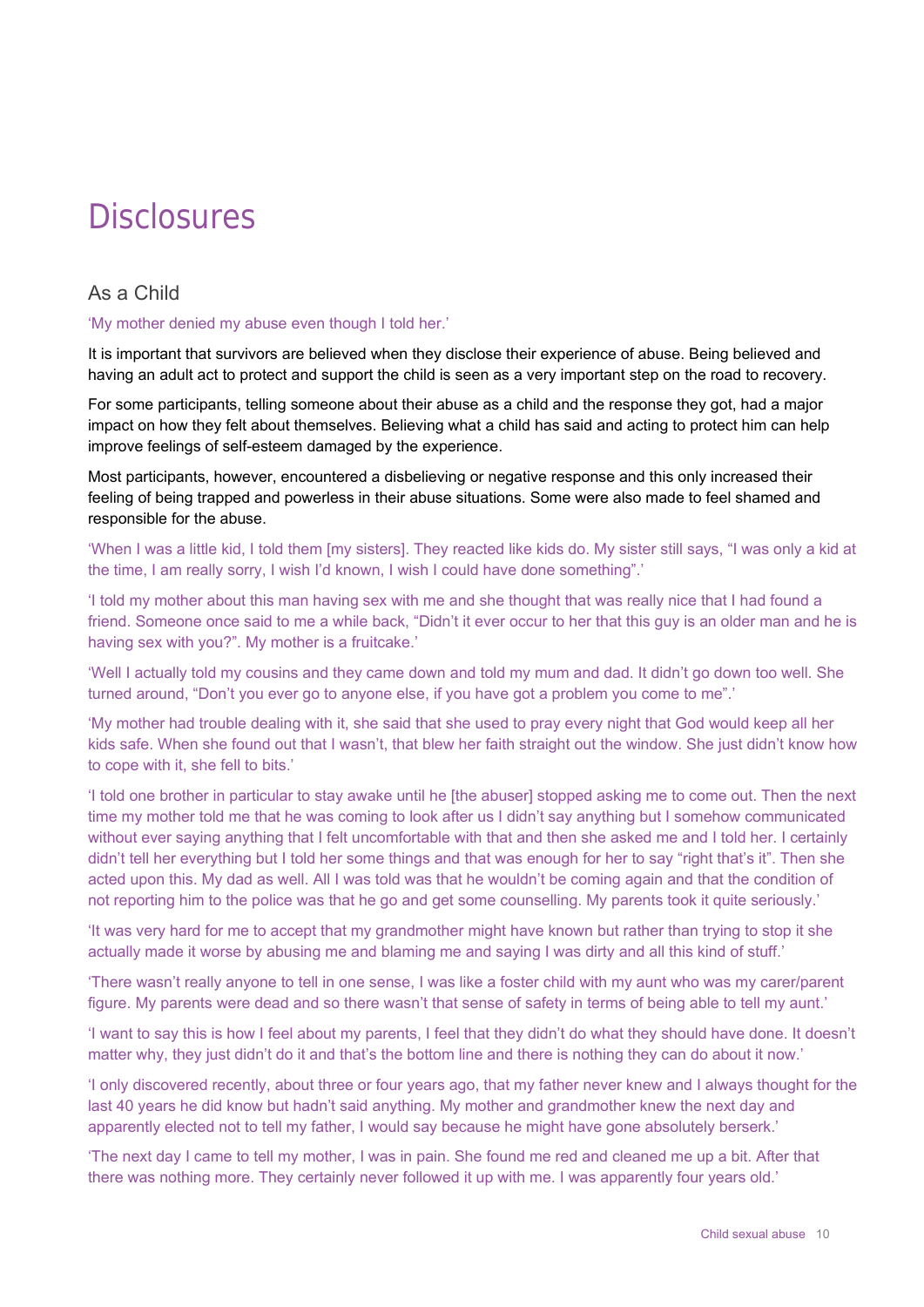### <span id="page-14-0"></span>As an adult

'My memories didn't all come back, I knew I had always been interfered with but I also knew that I had been hurt but I couldn't work out how I got hurt, I knew there was a lot of pain there but it wasn't until I was about 34 years old that all that came back.'

Often survivors of child sexual abuse repress some, or all of their memories as a way of coping with the abuse. This helps shield the survivors from feeling the hurt the abuse caused both at the time it was happening and in later years.

For some of the participants many years passed before they began to recall the abuse. Often the memory slowly developed over time with a gradual recognition of what had actually happened.

For these participants, being believed and helped when they told people as an adult was very important. This was important for all the survivors whether they were just beginning to recall their abuse or had always been aware of it. Most found telling upsetting but it was also a relief.

'Mention anything to people and their response more so now is that it's all behind you, let it go, don't wallow in the past.'

'I felt a lot of confusion in making people, like the immediate family, aware of the situation; a lot of confusion in myself wondering whether I was making excuses for past behavioural patterns. Am I using it as an excuse for having periods of depression and things?'

'It came back in flashbacks. I didn't want to believe it for a start-off and I had two nervous breakdowns that really shook me up, I was really crook. I thought "what the hell is wrong with me?". I was going down-hill and I started crying and going on, I was having another breakdown.'

'I was sitting watching an ABC documentary about child abuse in general in 1988-89 that brought something back, vague memories. I was watching this with my mother and I said "that happened to me". I said a school teacher did that to me and I jumped up out of the room and I walked outside. It was a female school teacher that had abused me in a continuing relationship.

'My girlfriend said it would be hard for her to hear what happened and I really loved her for her honesty.'

In some situations the perpetrators still tried to maintain the power and control they had over their victim into adulthood.

'Even when I went and confronted him and told him, the first thing he did was get up and he was going to box my ears in. At this stage he was getting close to 80 years old.'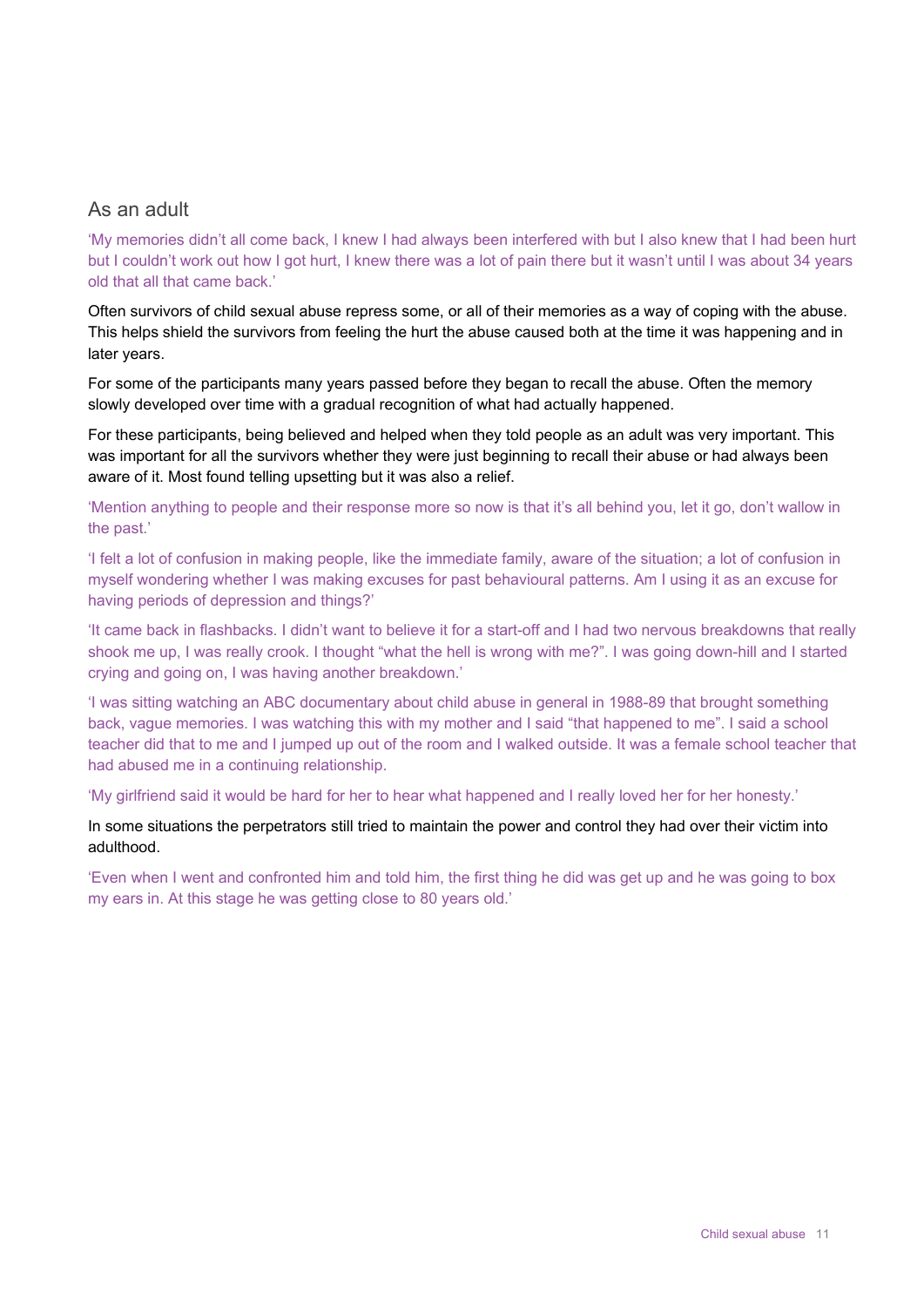# <span id="page-15-0"></span>Response of professionals

'All I would have needed was someone to be there and to take some responsibility for it because I couldn't. There was no way I could fix it as a child, I was really in a totally powerless situation.'

Children come into contact with a range of professionals in their day-to-day lives. It is very difficult for children who have been abused to actually tell someone about it. They can become very stressed and this often shows in their behaviour.

Professionals need to be receptive to the signs which might indicate the child is being abused and respond to the child in a supportive and sensitive way.

'My father handled it like a policeman instead of a father and he brought one of his police mates down and they sat me at the dining room table and he sat opposite and said nothing while his police mate sort of interrogated me and then when I started getting upset, said like, "You think this is really bad, wait until you get into court and see what happens to you".'

'There was this joke about, Oh God if we didn't know better we would think he was an abused child, was the routine that went on at the doctors. I was [being abused] but because my family was 'nice', it didn't get investigated.'

'For someone to say, "Hey look hang on, there is something wrong with this boy, let's deal with it, let's ask some questions". Why didn't anyone ask questions about my relationship with my grandfather because it was so obvious that he was taking me out to the farm, to his farm, Saturdays I was always with him on our own, all this sort of stuff, why didn't no one ask?'

'There must have been twenty or thirty teachers I've had as a child, all of them going, "Oh God what an awful child", and no one taking time out to say "this is what's wrong with him" and family members all who knew and no one asked any questions.'

'Stopping the abuse straight away, never compromising on that. There is no compromise, you don't wait, you don't see if it's really true, you don't try to get proof, or what are the consequences for this person.'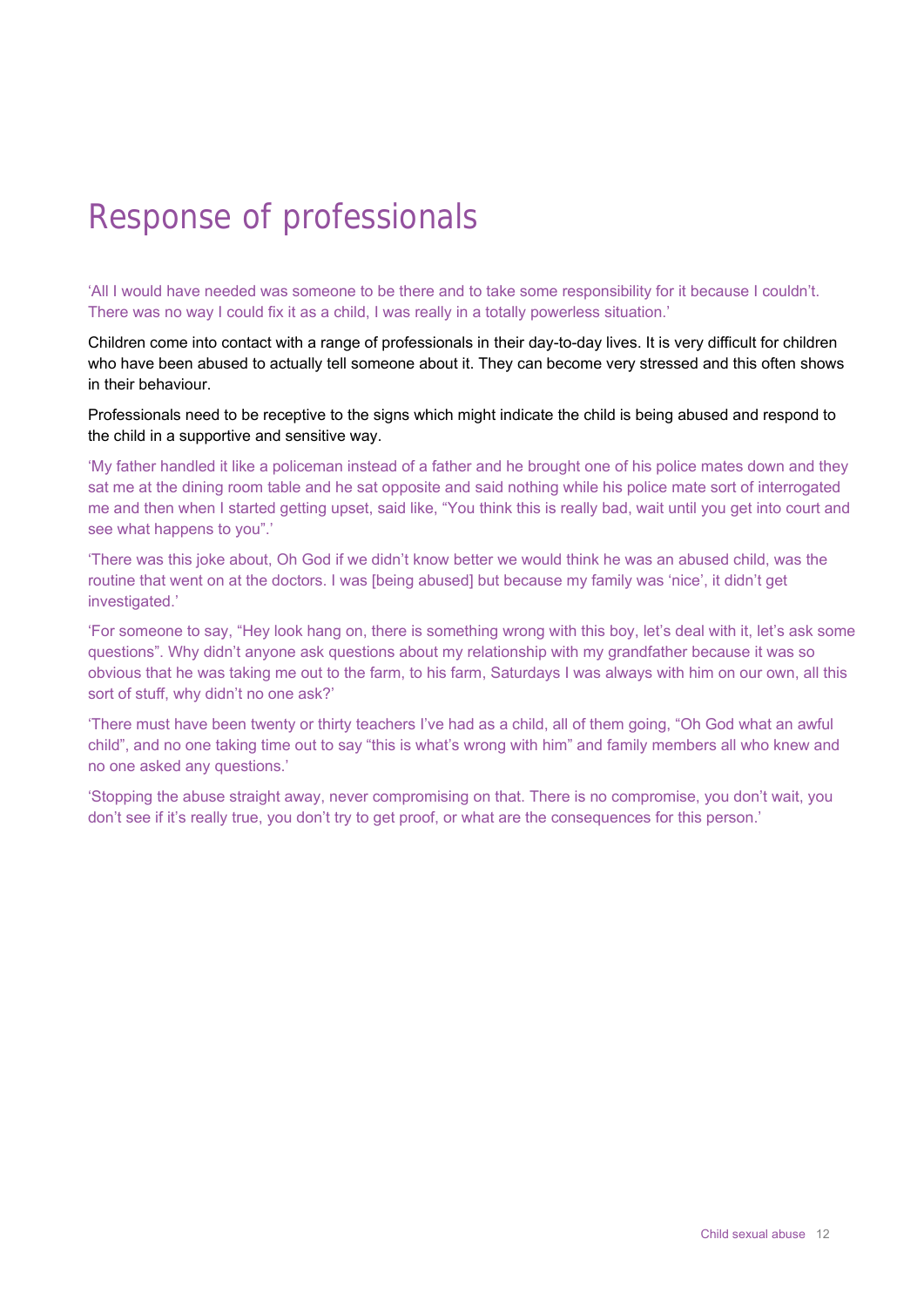# <span id="page-16-0"></span>Long-term effects of abuse

#### 'I came to think that I was totally worthless as a person.'

The more we learn about child sexual abuse the more we can take steps to prevent it from happening. The effects of abuse do not stop when the abuse stops, they can continue into adulthood. If, however, we respond to child victims by being willing to believe them and take action to stop the abuse early on, this will help lessen the impact on the adult lives of survivors.

The men we interviewed felt that the abuse had a major effect on their lives and many had gone through periods of severe depression, alcohol and drug abuse. Many felt frustration and anger. However, there was also a strong sense of optimism about the future as the negative impact of the abuse lessened over time; particularly if they had sought counselling or support.

Generally, they saw themselves as being at different stages of recovery from the abuse and this was reflected in the range of responses and emotions expressed during the interviews.

'I was very bitter, very angry but not allowed and not able to express the anger and bewilderment. Why? What happened? What did I do to deserve this?'

'I understand it's not my fault, it's not my responsibility but it's something that I did feel. '

'It's taken me about two years to get to the point where I have stopped thinking that I have made it all up, that I was crazy.

'It's something that can create behavioural problems that go over 30 years or more. It can affect your work life, your social life, married life, and so on. '

'There's always an ultimate denial of my past but it's gradually getting less and less over time.'

'I used to get to the stage where I would be suicidal because I would believe that it did not happen therefore I must be nuts. I have gotten through all that now which is a relief.'

'I am angry at having been abused, I don't have trouble tapping that anger, I find it empowering to use that anger. I try to draw strength from that anger and am trying to turn it into a positive rather than negative situation, use that energy to help continue the struggle.'

'I don't think the average [member of the] public would realise that something like that could have such a devastating and lasting effect. The effects have gone on for 30 or 40 years. Believe me, in three to four years, you don't forget. But that's what people would think.'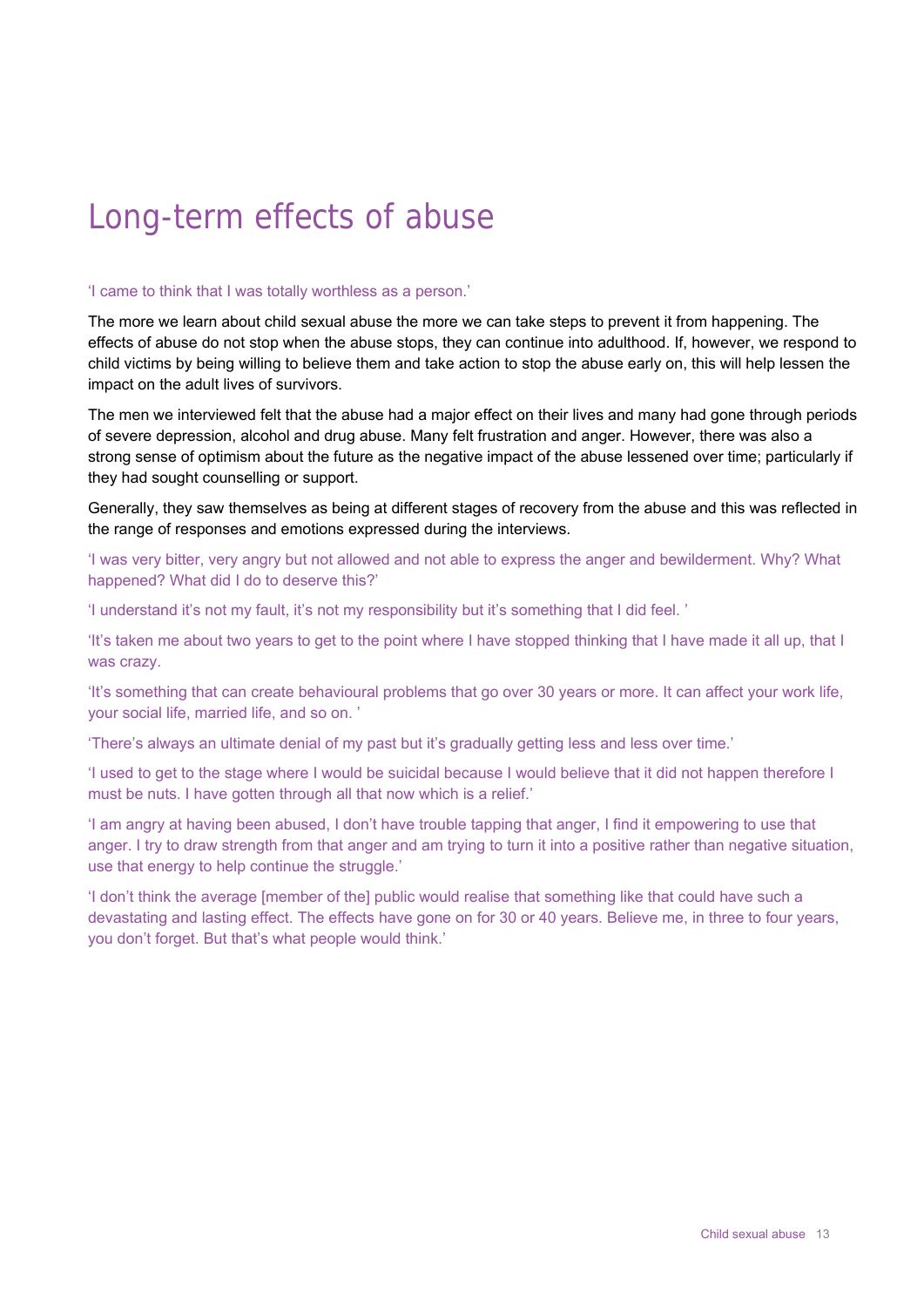# <span id="page-17-0"></span>Impact of abuse

# Fear and shame

<span id="page-17-1"></span>'I was told I would be killed off if I told … even now I have a feeling that I shouldn't tell, I still feel there is going to be a consequence if I tell.'

Fear, confusion, shame and embarrassment played a large part in the childhood of the survivors. This, coupled with the bewilderment and powerlessness they felt, confirms our knowledge that childhood sexual abuse occurs in situations where children are often intimidated and frightened by the perpetrator.

Many times they were unable to actually grasp what was happening to them but knew that it was wrong. Perpetrators often made threats about not telling others of the abuse. As a result survivors often felt alone and afraid and usually did not speak out for fear of the consequences.

'I feel like I have been silenced by my father all my life and that silence has been out of fear of what he would do if I told and the threat of telling has been drummed into me from an early age.'

'I remember him saying that he would hurt me again if I told my folks, that I wanted to do it, that's why he was doing it and that my parents wouldn't believe me and they would be so angry with me that they wouldn't want me there and all this sort of stuff.'

'There's a feeling of there's something wrong here. I felt very uncomfortable but I was confused because there was nothing happening that hurt me or the person wasn't aggressive, was very gentle and quite a nice person really and someone that I knew, so it was very confusing about what does this mean, like trespassing into someone's house when you know you shouldn't be there.'

'Overwhelming anxiety, being on the edge all the time, this was not a conscious thing, you never knew when it was going to happen. '

'I felt I was no good, weak and unmanly … it was too risky and pointless to tell anyone.'

'I tried to tell my brothers and sisters that I was being sexually abused but they just laughed at me. They told me to tell my mum and dad which I was too scared to do. I was too scared to tell anyone because I felt like I was doing something wrong.'

'He said if I tell my parents he would kill me or he would come back and get my parents but he said they won't believe you, they will think you are dirty.'

'I have no shame of having been abused but I do have some fear of how the community sees me. But I can handle this.'

'Any expression of anger from males poses a threat and causes anxiety. My history with men has been that when they are angry with me, they abuse me.'

### <span id="page-17-2"></span>Effects on the child

'I have never had a childhood, I feel like I've never been a child. At 15 I felt like an old man.'

The participants shared the hopes and fears they experienced as children. Feeling bad about themselves, lacking self-confidence and a strong sense of isolation from other children, were common childhood experiences.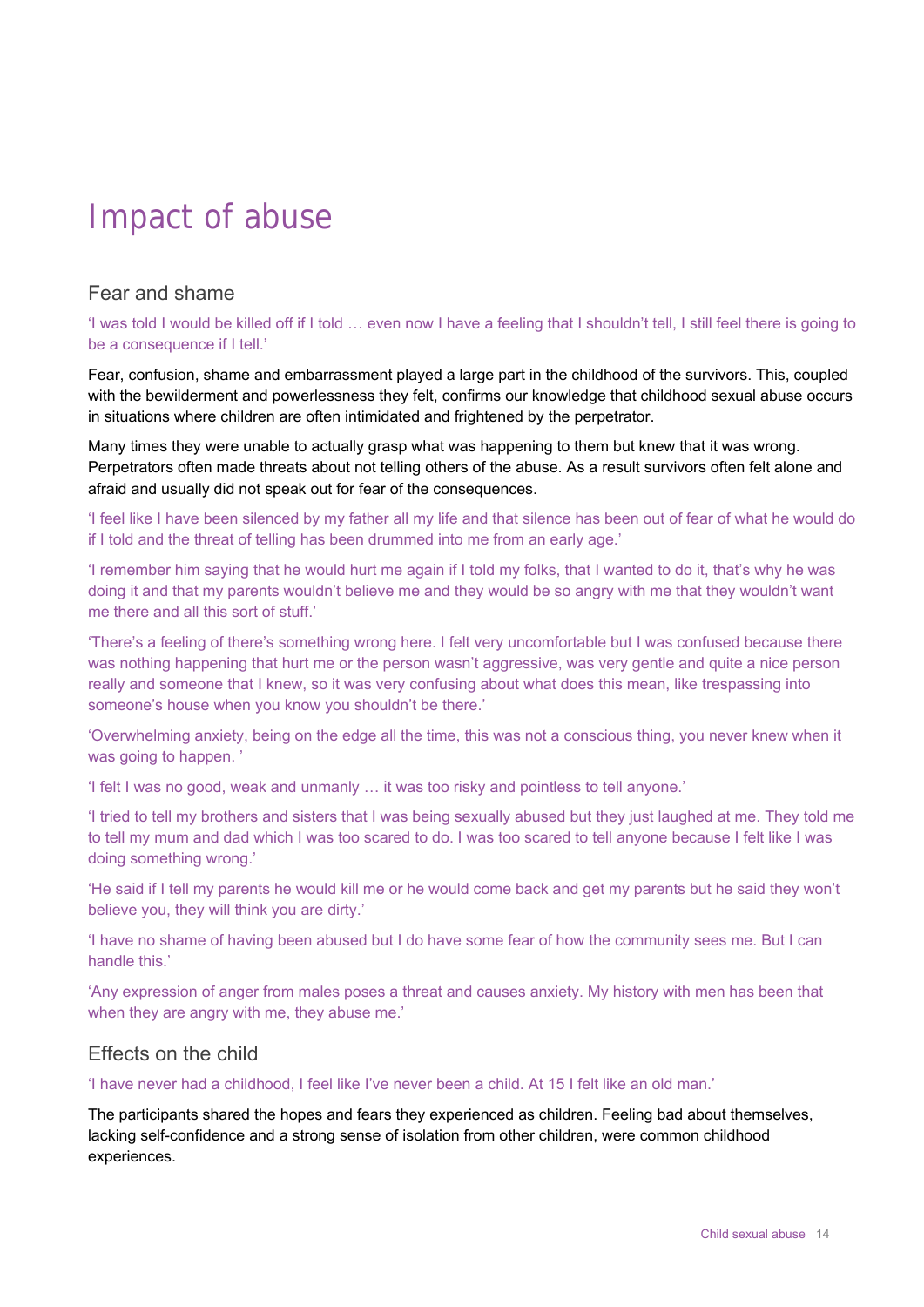Often they felt that the abuse had robbed them of their childhoods and they talked about the ways they developed to try to cope with the abuse. This included wanting to hide away, withdrawing from the real world through day dreaming and cutting off emotionally. Adults need to be perceptive to changes in their child's behaviour and recognise the messages that may lay behind this.

'I would read and I would isolate myself from everyone. I was reading like a book a day, I would exhaust myself so I would sleep. I would physically just do lots of things during the day and then read until midnight and I certainly isolated myself through books all my life.'

'I didn't have any hopes at the time. I was surviving. I was too caught up in this need to survive.'

'I would go off and hide in my own little world. We had hedges, I have lots of memories of being in the hedges in my own little hide-away living in my own fantasy world or up the bush building my own hide-away.'

'I though that I was going to die, so overwhelmed that my very existence was threatened. '

'I was very very isolated and I didn't have any skills as to how to deal with other kids and I didn't have any school friends. I developed in high school a friendship with another boy who was isolated as well, no one spoke to him so we both sat behind the library, it was a lovely spot, and we built up a good friendship but it was out of two victims. We got strength from each other, so that was how I got through. 'I was a high achiever at school but undervalued my achievements, I accepted that I was not important, that I was not significant. '

'I think that's probably the biggest effect in my life, there's something wrong in my life but it's a secret. I really had this very strong feeling right through my school life that no one else feels like I do, that I feel something that no one else does. 'I learnt to deal with it by separating mind and body. Take the mind off on its own little journey and the body was being abused. '

'As a child I loved my father quite intensely despite the fact of what he was doing. I was very isolated and lonely as a child but that was because of how my father manipulated me anyway. The adult is the one with all the control and power and the child is totally vulnerable.'

#### Many of the participants felt raw, vulnerable and exposed. Physical exposure or physical contact with other boys was frequently a source of great stress and anxiety.

'I remember the trauma of knowing that I had to go away to a school camp and being really traumatised, having to use urinals in public, having to use the change rooms at school. ''As far as the exposure, physical education was an effort for me, there was no way I wanted to go into the showers and expose myself in front of all the boys, I always felt strange and old and different.'

### <span id="page-18-0"></span>Adult relationships

#### 'Adult relationships are often problematic, it is difficult to trust anyone, intimacy can be very threatening.'

Establishing adult relationships often proved very difficult for many of the survivors and their childhood abuse experiences often left them feeling unable to trust other adults. Some men found intimacy threatening while exposure to adult conflict left others feeling anxious and worried.

For these men their difficulties reflect the complex nature of male sexual abuse and our need for greater understanding and sensitivity to the challenges male survivors face.

While recognising these difficulties the survivors' expressions of optimism and hope indicated that they felt they would eventually come through OK and potentially move on to form positive relationships.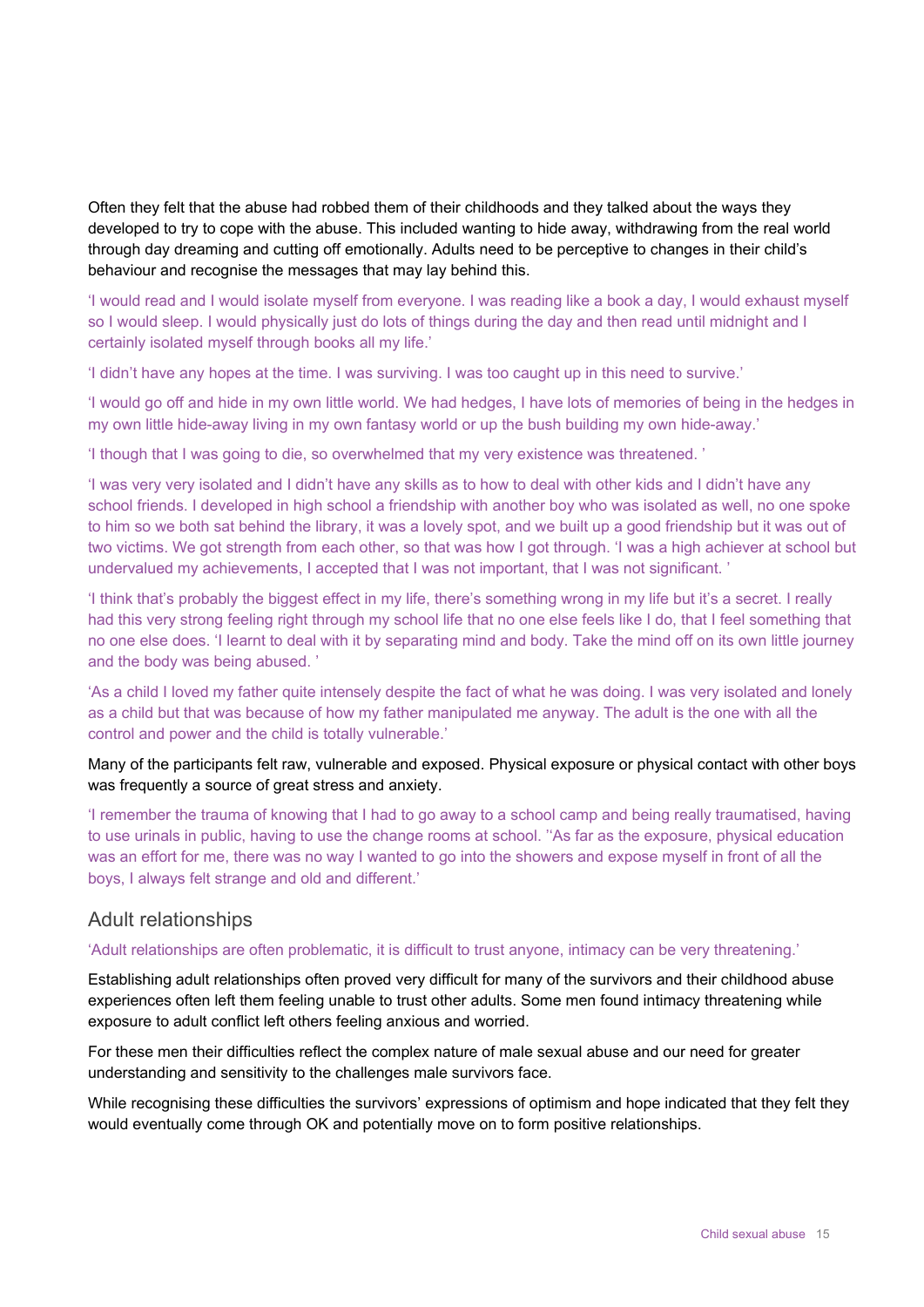'I believe I have a perception about what the goals are in life, forget the money, forget everything like that, the most important thing in life is being happy, having good relationships with family, with friends and with lovers, that's it, there is nothing else.'

'The relationships that I start nowadays I often have to sort through and say "no, no abuse is not a necessary part of the relationships and if you want to do this to me, then go away "it's very hard to do.'

'I suppose some of the effects as an adult are that I have always had a problem with

trusting. I didn't emotionally commit to the relationship. ''Avoidance of establishing relationships. I used to escape from people either physically or through alcohol and drugs.'

'I have put up walls to stop people from getting close to me, people would touch me and I would freeze and I would shake uncontrollably. I used to think I was nuts. One time this guy put his arm around me and inside in my mind I was screaming and I felt like hitting him, I couldn't do anything, I could not move, I was frozen.'

### <span id="page-19-0"></span>**Masculinity**

'It was a downward spiral where it became almost impossible to function socially or to feel any pride in myself as a male. There was nothing about being a male that seemed respectful – my abusers were disgusting and I hated myself for being a male also.

Many of the survivors struggled with community expectations of them as men. Their uncertainty and confusion which perhaps reflects what many men feel, was exacerbated by their abuse experience. Relating to other men when they had been abused by a male was difficult and threatening.

Many did not have a strong sense of being a male, their experiences equating 'maleness' with abuse and aggression.

'I am at a loss in one sense with the concept of masculinity which is all skewed and how do I place it in my life, because I move in a social circle where there is a great emphasis put on masculinity, and I am never quite sure what I am supposed to do.'

'I want a concept of what it is to be human, what it is to be a person but I don't want to get into masculinity, I think we can waste a lot of time defining and putting ourselves into categories, based on our genitals.'

'No identity with being a man, I thought of men as being of the opposite sex to me. I think I have been aware all my life about this sort of masculinity crap that we are fed but you still absorb it.'

'I'm learning to relate to males because it means half my life is missing, means I am not relating to me. That's absolutely essential because if I can't accept males, I can't accept myself as a male or as a person really.'

'Men do bad things to you, I don't trust men, I really don't trust men, I think most men are bastards. I have very little respect for most men. '

'I would try to prove I was alright with the women. I have heaps and heaps of women friends whereas not a lot of male friends.'

#### <span id="page-19-1"></span>Sexual relationships

'Each time you thought about having sex with your wife it was confusing or it made you remember the whole thing over again. It was like a trigger.'

Research into the long term impact of child sexual abuse of females tell us that it can have a major impact on their sexual relationships as adults.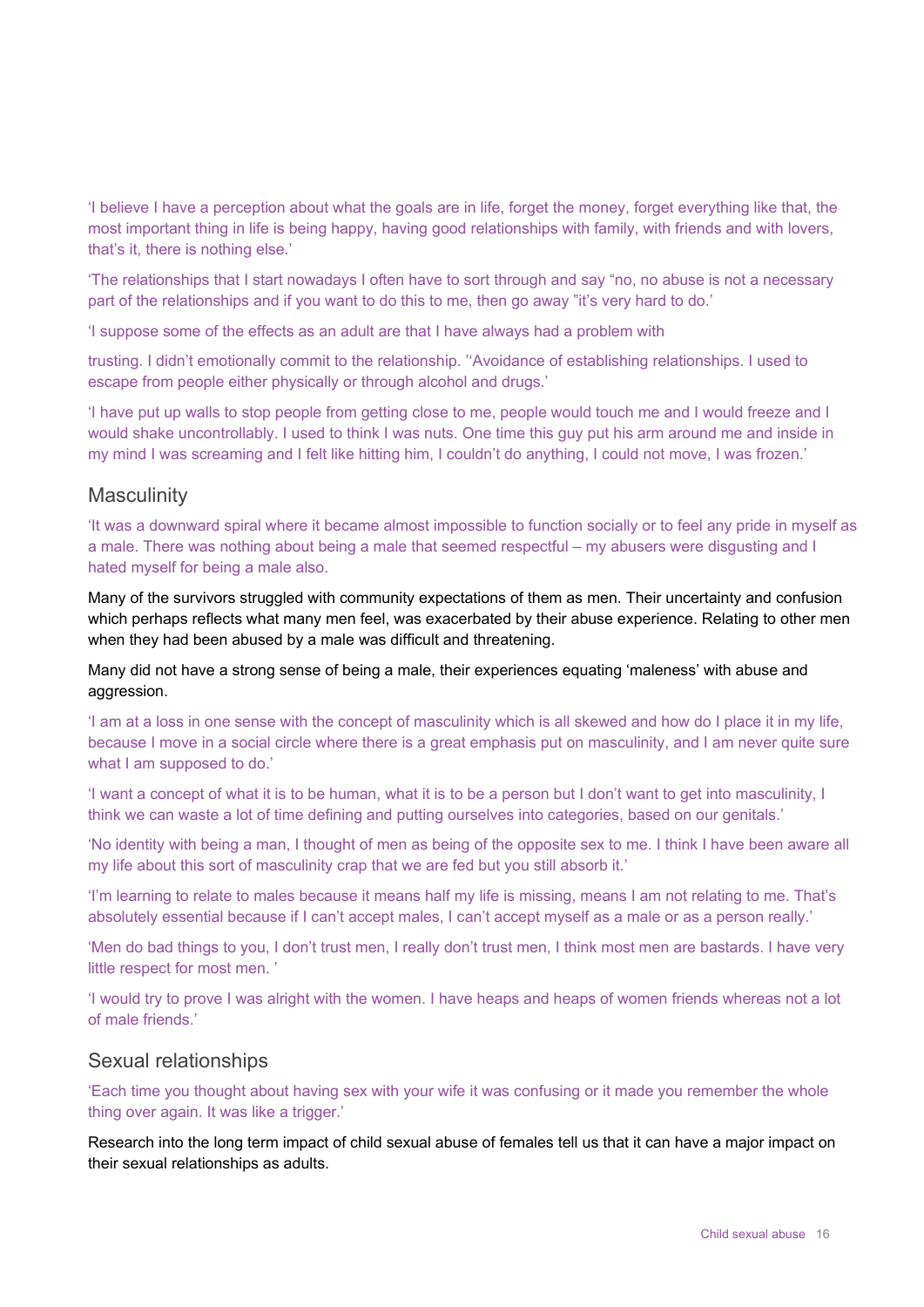The experiences of contributors tells us that male survivors can also struggle with adult sexual relationships and their own sexual feelings.

Many reported having flashbacks during sexual intimacy, while others felt asexual, or confused about their sexuality.

Two of the contributors to the booklet chose not to have sexual relationships at present because it made them feel too uncomfortable. Two contributors are gay. Of the remainder most are heterosexual although some have no clear sexual identity.

Childhood feelings of shame, anxiety and fear often surfaced and some survivors dealt with this by becoming hesitant and distant in their sexual relationships.

'To expose myself as a sexual being was just totally threatening.'

'I feel very angry about it, the fact that my sexuality has been taken away from me.'

'It wasn't until the middle of last year that I finally accepted my sexuality and who I was because I guess it paled into insignificance compared to the abuse, the issue of being gay was not a big deal compared to the abuse of my childhood.'

'I was extremely promiscuous, sort of over-compensating.' 'Sex was always dirty to me and I thought why is that dirty to me? I just put it down to having sexual problems, I didn't know until six years ago. All my life I have lived a whole bloody life not understanding why having sexual intercourse with a woman in a loving relationship to me was dirty and horrible and it used to make me feel yucky.'

'Confused sexual identity, maybe I am homosexual. I've had a homosexual experience and hated myself even more, I couldn't win either way, I felt terrible afterwards.'

'I've never been virgin.'

### <span id="page-20-0"></span>Being a parent

'I look at my children and I say "hey this is me, if I stripped back the abuse this is who I am, I am like these kids, I am good, I am positive, I can believe in myself, I can do things, I can explore the world." I guess that's probably it in that sort of sense. I am lucky to have four great kids and to be able to just be with them and allow them to teach me.'

The experience of being a parent was often a healing and rewarding one for those participants who became fathers. Many felt extremely protective of their children, anxious that they not be placed at risk of abuse.

Feelings about their parenting role and the need for closeness with their children were often complicated by being ashamed of their own bodies. The physical aspects of parenting could bring back their own memories and the anxiety of being abused.

'I was aware of why I was there. There was still a wall between me and my children, always had been, I became very conscious in my abuse healing of the wall I had put between me and my children. That while I would support them and talk to them, I was not able to be affectionate with them, I wouldn't touch them very much, particularly my daughter who at that time was about twelve years old. Then I could feel a sense that I was moving further and further away from her. I think I was doing that for fear that I would become abusive.'

'My son needs love, affection and nurturing and I feel very affectionate but it's dangerous, it's easier to avoid dealing with the issue. ''I get along with my kids really well. I worry about my kids a lot. I am actually playing sort of both roles, their mother's not very affectionate, so they get their cuddles and their affection from me.'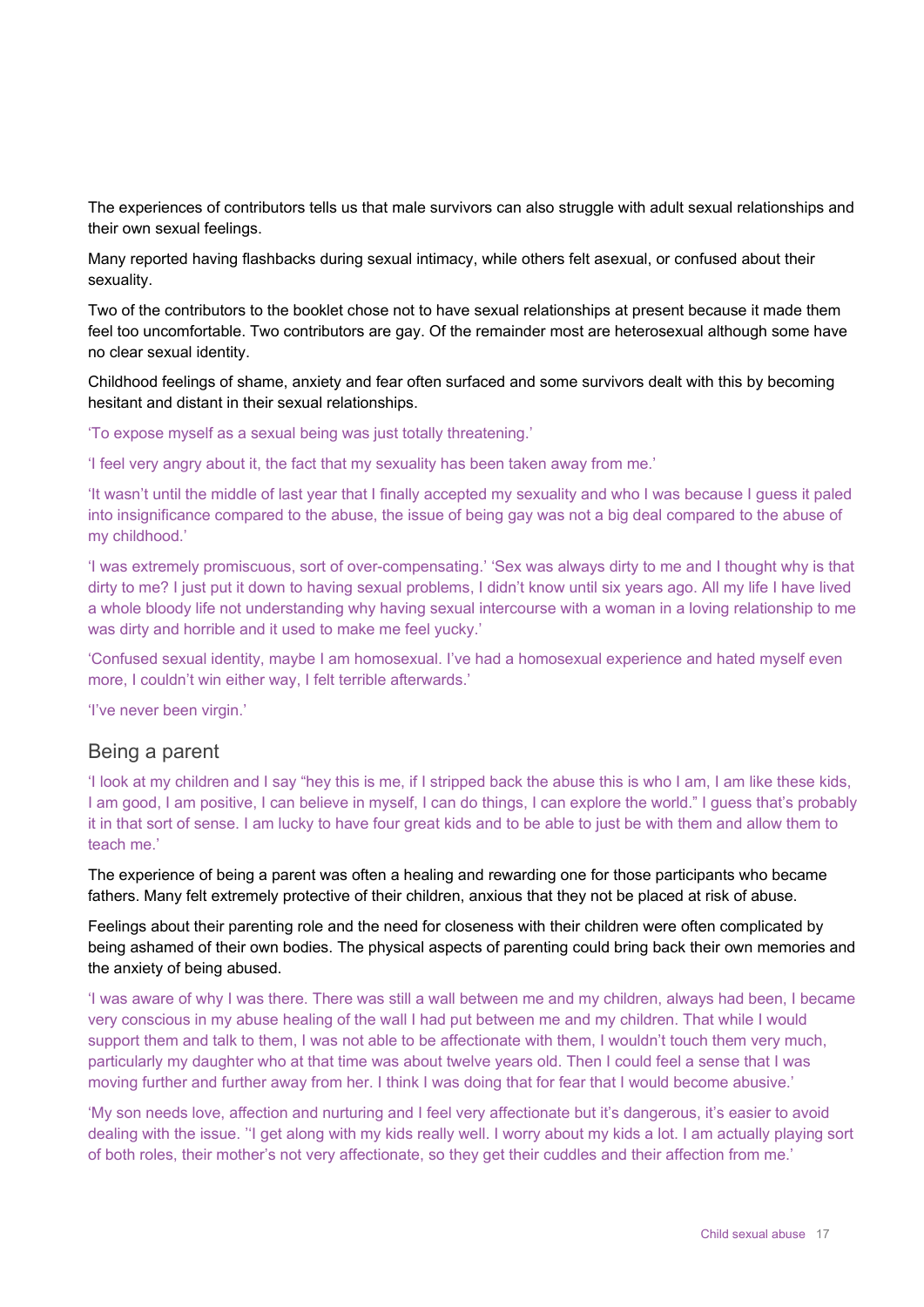'I worry about where they go and where their mother takes them. I talk to them and they have done stranger danger at school. I explained to them that that's a really important thing but it's not always strangers. I said even if you are at school and you feel uncomfortable then tell someone.'

'I never felt too close to them, I was always a bit stand-offish with my older kids. I was also a bit authoritative too.'

'In the initial stages of my healing it was hard for me, it was very sad, I watched my children, particularly my second son who is very much like me, and who does a lot of knitting and crocheting and picking the flowers, a lot of those things we would have termed as girlie things. He is so sensitive and so loving and I watch him do that and think that would have been me if I had of had a supporting parent. In a sense whilst it brings me some sadness that I wasn't able to do that, it also brings up some joy to see him so alive, so spontaneous and to know that's me, I am alive and I am spontaneous.'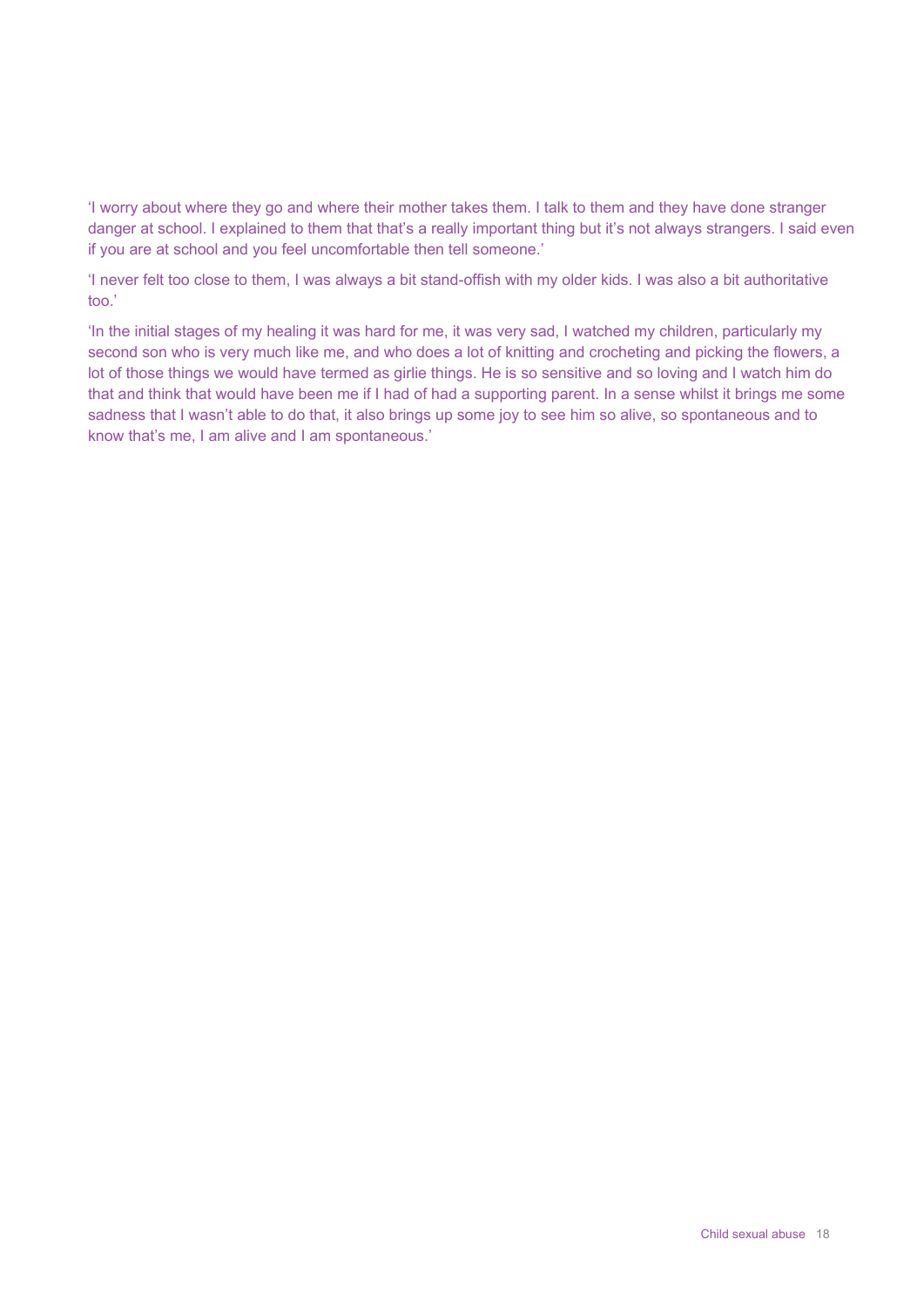# <span id="page-22-0"></span>Moving on

'I tend to transform the anger and frustration in peaceful ways. I don't get frustrated anymore. Last year I started making presents for the kids for Christmas. I don't go around smashing things.'

The survivors talked about ways they had developed as adults of making sense of their experience of child sexual abuse.

Positive techniques included talking about the abuse, recognising the need for time and space to heal and the healthy expression of anger. They also learned how to value and take care of themselves again.

Some survivors became immersed in their work or studies pushing themselves to prove their own self-worth.

'I think one of the things that I have done is to talk, is to say to my family this is what' shappened, I say to my friends this is what's happened and that has been the best strategy I have used, just to open up and that sounds like nothing but it is.'

'I am a workaholic. Would still tend towards that if I don't watch myself, to try and prove that I am okay. ''I read, I just escape, that's my main way of coping or I go and find some other adults, out of sight of my family.'

'The only person in this world that is going to look after this part of me, is me. I'm the only one that knows what's going on here. I have to do it. There's a sense, there is a bit of power there that started to return. I think that's one of the things that is really important about this whole process for me is the fact that I feel a sense of power that I've never had.'

'Recognising choices and options, I can become who I want, I won't have to conform. ''I can sit down now and not get tense about these things where there used to be always an underlying anxiety which was a terrible feeling. Now I can say "wait a minute, back to where we were, relax". The world is not going to blow up.'

'I have to do something about it, I have either got to deal with it or I have to go and smack a punching bag or I have to go and swim a few laps in the pool, but not let it just keeping building over time. That's the thing that I have to do.'

'I guess in a sense it is part of my healing process I feel needs to happen for me is that I need to stop taking responsibility for things which aren't mine, I need to put the responsibility for things in my life where they belong and this event has had a major impact.'

'No one likes pain but you do often learn a lot from it. I have learnt more during the most intensely painful sessions. I have learnt more about myself and my ability and determination and resolution to achieve or to push through.'

'I don't feel like a second class citizen anymore.'

'What I've done is I have taken back my power, seized back my power and not giving up to anybody's abuse. 'And this stuff is starting to form inside me, this sense of freshness inside me makes me, for instance, last year, I wouldn't have been able to sit down and talk like this, I wouldn't have been able to join a survivors group, I wouldn't have even envisaged ever getting anywhere.'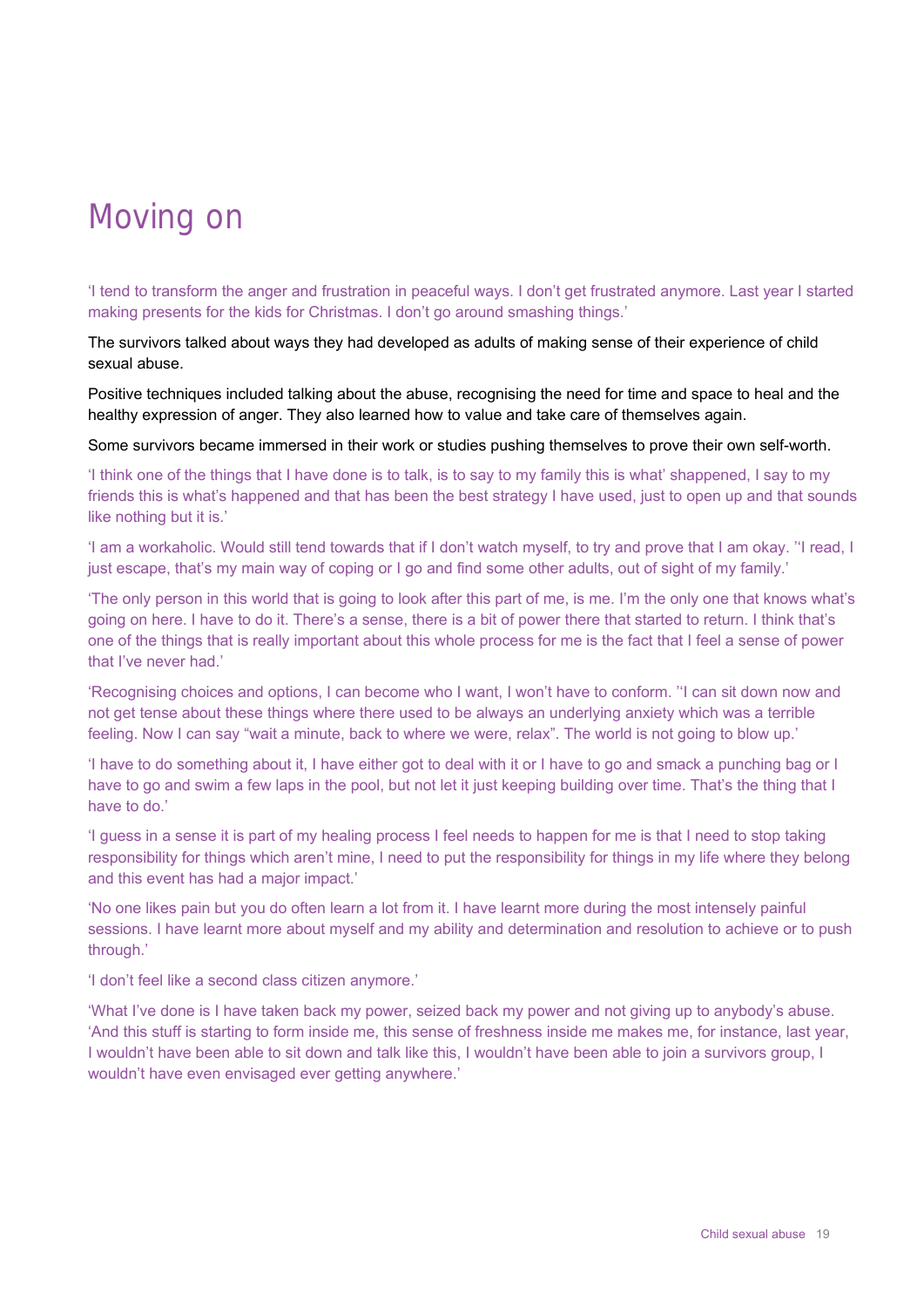# <span id="page-23-0"></span>Help and support

'I guess the process of identifying with people who have also suffered sexual abuse. That's what I found the most helpful and running a fairly close second to that is professionals who may not have been sexually abused and who have really good information and really good sources of strategy.'

The strongest message from the survivors was that assistance needs very much to be geared to the needs of the individual. Many found themselves frustrated by the lack of sensitivity they encountered. Support by individual professionals was often geared towards female survivors, although many men said that meaningful help and support is available. Individual counselling worked well for some although the costs were often more than they could afford.

Others benefited greatly from the Centres Against Sexual Assault (CASAs) while in some cases survivors had used a combination of supports.

Many had attended support groups which provide an opportunity for survivors to share their experiences with others and in most cases were generally felt to be of great value. Again these also needed to be responsive to the needs of the individual and some survivors had shopped around before finding the group or counsellor who suited them.

'The men's group was pretty petrifying the first time I turned up there but that turned out pretty good too.'

'I was really lucky that I found a good counsellor first off. I had a female counsellor.'

'Basically being in a group with other men and trying to deal with the unexpected caused anxiety.'

'The group had survivor facilitators and non-survivor facilitators but even the non-survivor facilitators were sort of in tune with what was going on. I think that training helps to deal with it a bit better.'

'The best thing I have ever done is to go and look for support because it is very hard to do it on your own.'

'I find counselling, individual counselling which I need more and wish more of, also group therapy, helps me to find out and hear that the thoughts that I have are not warped, they are common to all survivors – was one of the biggest things that's happened in my life.'

'I have actually repressed my memories and I needed to find someone with a more in-depth knowledge of psychological issues associated with trauma.'

'Groups, that was the first time that I also learnt that other guys had the same sort of problems that I had.'

'I have been to a number of groups. They were good and horrific. The AMAN (Against Male Sexual Assault) group was really good because it was so informal.'

'I was scared of being in a room with men because I guess I had avoided contact with men in general … I was amazed by the sense of a common experience with the guys. It was extremely validating and made me think I am not crazy after all.'

'Counselling gave me a sense of hope and I decided not to kill myself.'

'TELSASA (Telephone Service Against Sexual Assault) – they are fantastic. There have been times, even in the middle of the night, when I felt really upset about something, and I have rung them up and they have been extremely supportive. It's a great service.'

'I can't say that it doesn't depress me at times but each time I spoke about it it got easier and easier.'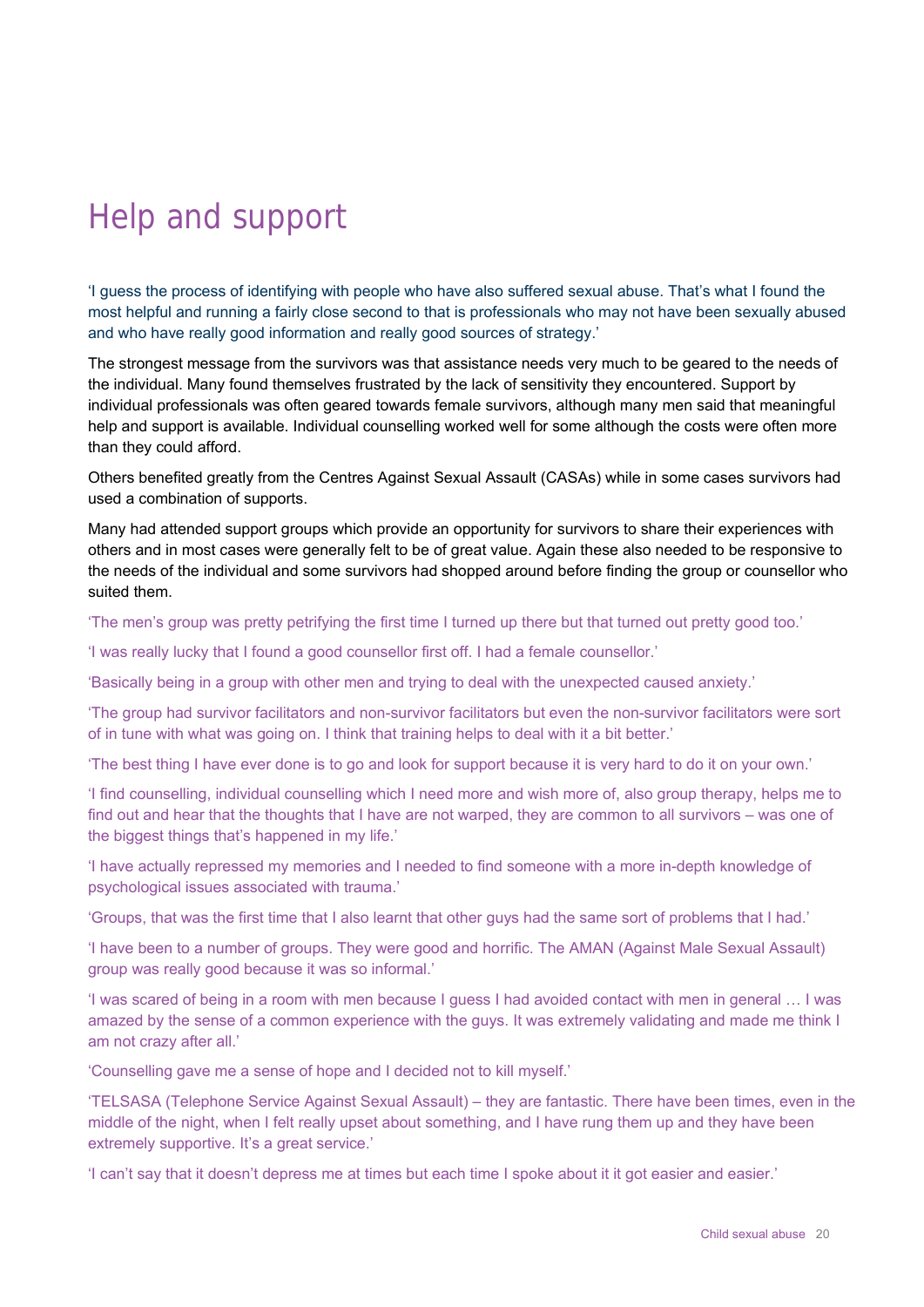# <span id="page-24-0"></span>Justice

'Talking about it, getting it out, off my chest, off my mind, interaction with the police. I know that the abusers have been questioned and charged. I find that stimulating in a way to know that justice has been carried out.'

Strong feelings on how the community and the legal system should deal with abusers were expressed by some survivors. A few had pursued prosecution through the court and others expressed the need for increased awareness of the problem coupled with appropriate punishment for the perpetrator.

Perpetrators taking responsibility for their actions and demonstrating that they wanted to stop offending, was seen as a major step towards stopping the abuse continuing. Without intervention by the police and/or the court, perpetrators are unlikely to request the help they need in order to change their behaviour. It is therefore important that adults act if they believe a child is at risk. This will protect not only the child concerned but other children with whom the perpetrator may come into contact in the future.

'Police were a great help. People can't say that the law is not doing enough because the law only have a certain avenue. You give them the information and they have to work on what you give them so the more you give them the more they can investigate.'

'Forced education by victims, where victims get up and say "you've ruined my life" or "you(as in sexual abusers) have had major effects, I am going to get up there and tell you about it and I am going to continue to tell you about it that you will want to curl up in a corner and cry for a week.'

'I don't know how you handle them. If you leave them out in the community they are likely to offend again.'

'I don't think you can rehabilitate them. ''A kid needs to see justice when he's young because he is not going to believe it and then it will be worse for him when he gets older. There has to be some sort of justice there.'

'I made that commitment to see it right the way through, I will not back out. He committed a crime and he can go down for it.'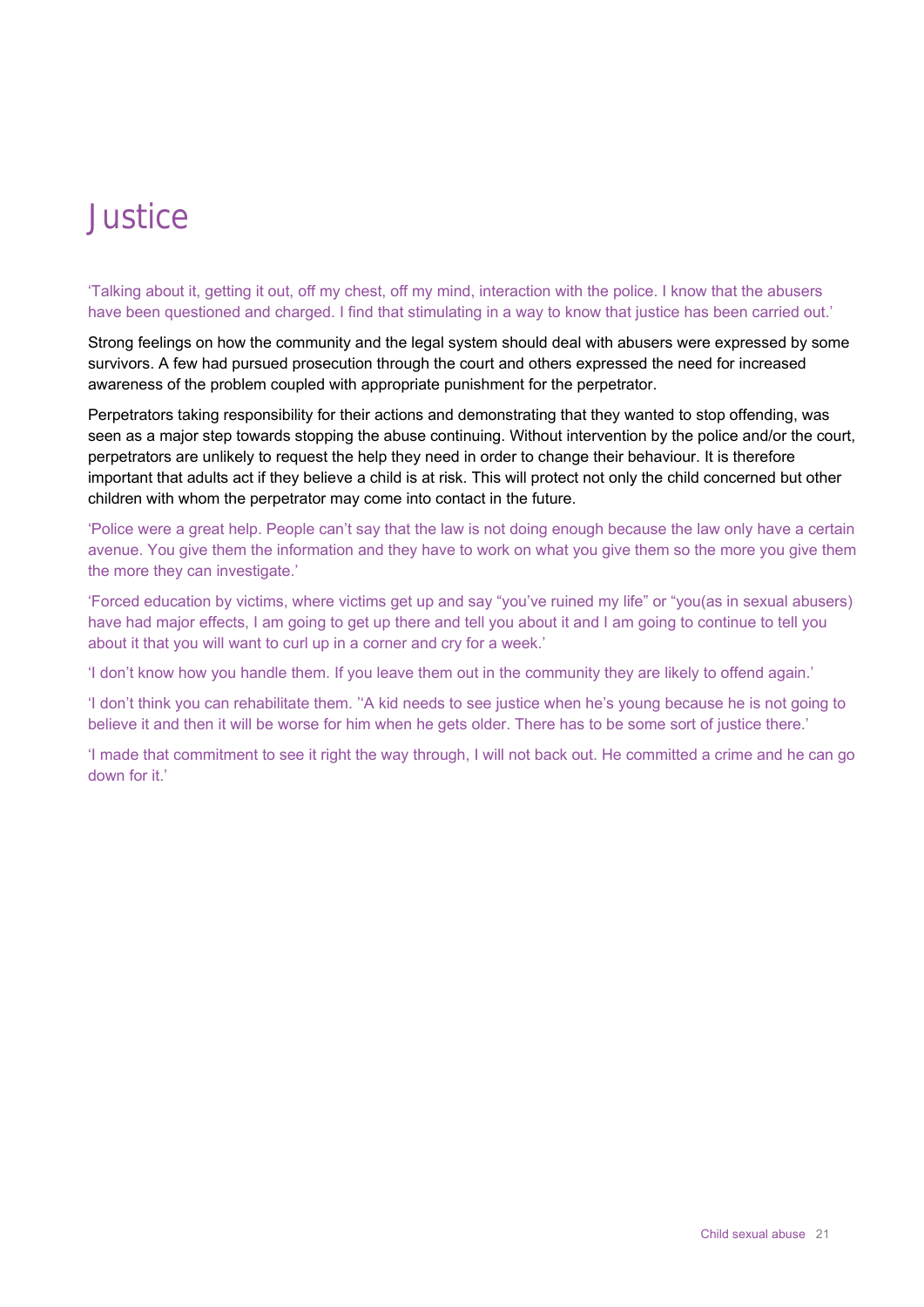# <span id="page-25-0"></span>Where to from here?

#### 'Let other survivors know that they are not alone and increase awareness of their rights.'

Survivors felt an important component in producing this booklet would be increased recognition that boys are abused too and that speaking out will help develop services both for male children and adults.

Many felt greater awareness would help remove the stigma often attached to male survivors. Knowing more about the impact of the abuse was also seen as a means of ensuring increased adult protection of children within the broader community.

Many of the contributors hoped that the booklet would be one of a number of strategies that would help put an end to sexual abuse of male children and teenagers.

'There really is not a lot available for men. This needs to be rectified because even a lot of stuff that is available is very inadequate. '

'The more this information gets out there, the more people will feel confident to speak up and to teach their kids to speak up if there is anything wrong.'

'Wider community awareness, adults actively protecting their children. Children are the only people who we can legally abuse in society.'

'I get a nice feeling thinking when I leave here what I said and what I have done and what I have done in the past, will help to alleviate a lot of the pain and suffering of child abuse survivors. I would like to think that what I have done in some small way has contributed to people understanding.'

'It's just that it is very intimidating to see that it's all geared around the women. I know there is a good reason for it because they are the ones that have been pushing for it but the men have got lost along the way.

'I hope that I can be looking through this booklet and say "this guy, it's exactly what I thought about". All of a sudden you are feeling I am not the only one, he's got the same things. I can see myself going through this book and going "oh yes I remember that and I remember that day when I felt like that" and it will be good to know that they are not just your thoughts, that they are someone else's as well.'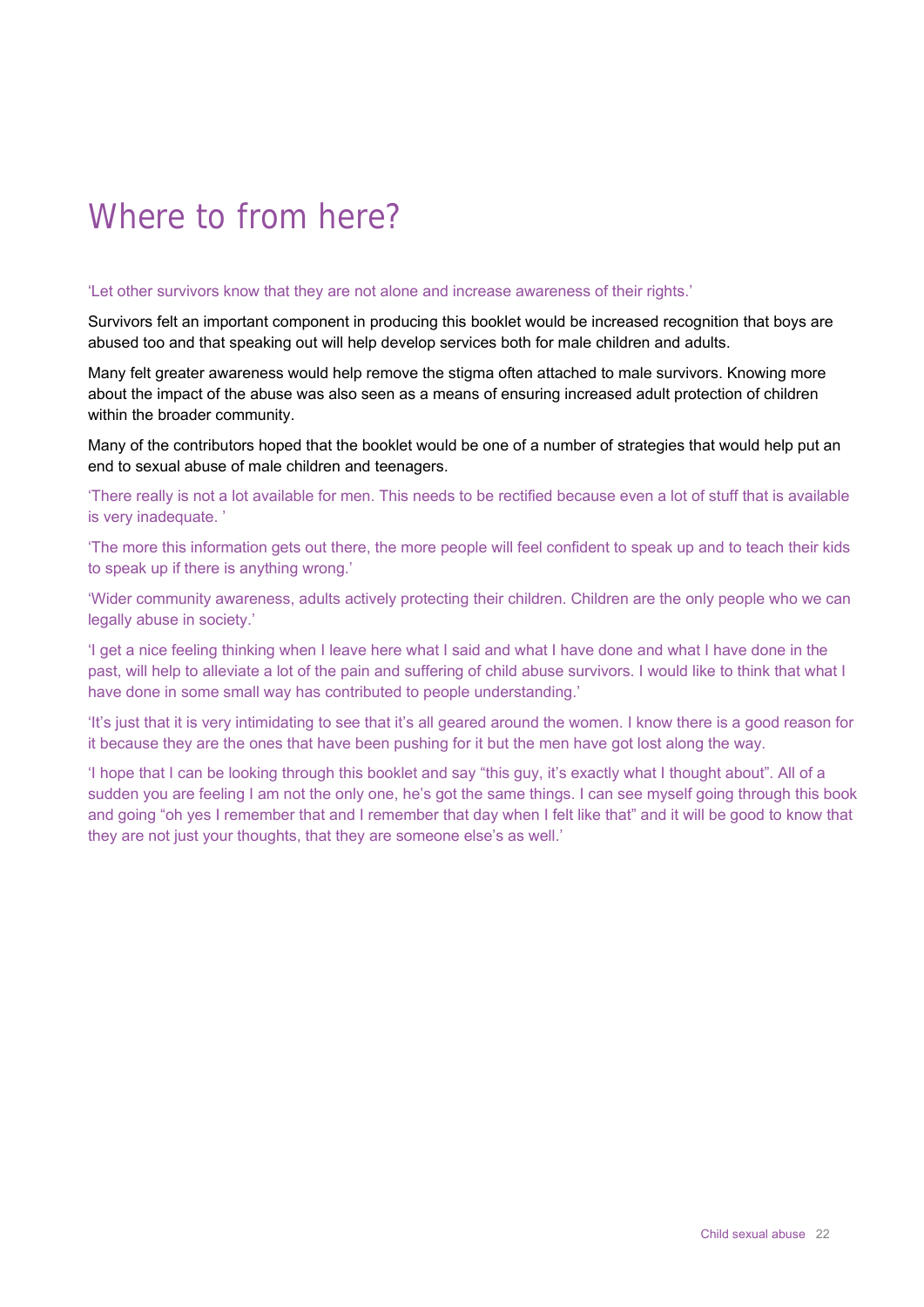# <span id="page-26-0"></span>**Contacts**

## Child protection

<span id="page-26-1"></span>If you suspect that a child you know is being abused, contact a Department of Human Services office to discuss your concerns.

### <span id="page-26-2"></span>After Hours

13 12 78

During business hours ring the number covering the local government area where the child lives.

### <span id="page-26-3"></span>Divisions

### East

### **East metropolitan**

Boorondara, Knox, Manningham, Maroondah, Monash, Whitehorse, Yarra Ranges

Intake Unit 1300 360 391

### **East rural**

Alpine, Benalla, Greater Shepparton, Indigo, Mansfield, Mitchell, Moira, Murrindindi, Strathbogie, Towong, Wangaratta, Wodonga

Intake Unit 1800 650 227

### **North**

#### **North metropolitan**

Banyule, Brimbank, Darebin, Hume, Melbourne, Moreland, Nillumbik, Whittlesea, Yarra

Intake Unit 1300 664 977

#### **North rural**

Buloke, Campaspe, Central Goldfields, Gannawarra, Greater Bendigo, Loddon, Macedon Ranges, Mildura, Mount Alexander, Swan Hill

Intake Unit 1800 675 598

### South

### **South metropolitan**

Bayside, Cardinia, Casey, Frankston, Glen Eira, Greater Dandenong, Kingston, Mornington Peninsula, Port Phillip, Stonington

Intake Unit 1300 655 795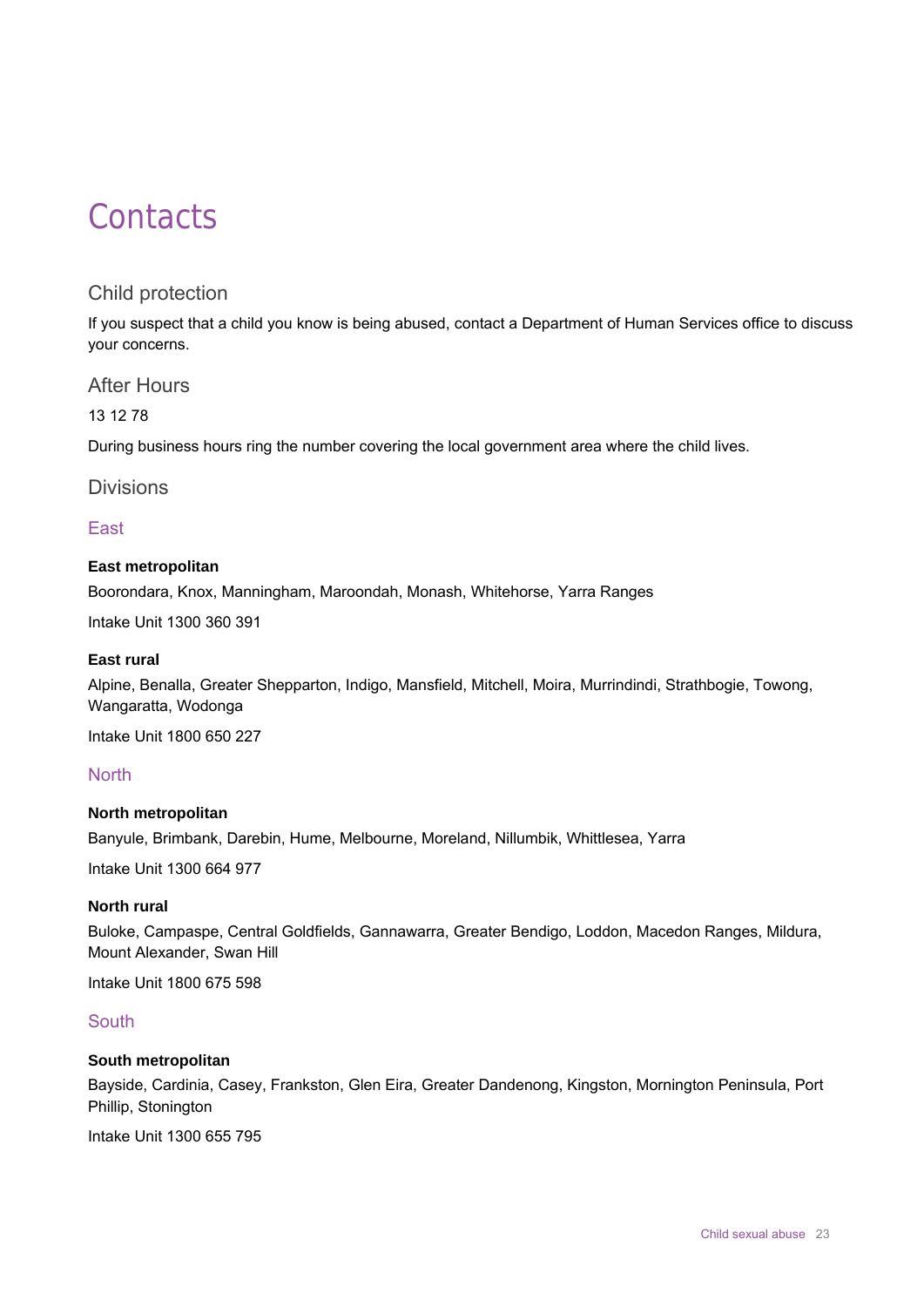### **South rural**

Bass Coast, Baw Baw, East Gippsland, LaTrobe, South Gippsland, Wellington Intake Unit 1800 020 202

### **West**

### **West metropolitan**

Brimbank, Hobsons Bay, Maribyrnong, Melton, Moonee Valley, Wyndham

Intake Unit 1300 664 977

#### **West rural**

Cola, Coranamite, Glenelg, Greater Geelong, Moyne, Queenslcliffe, Southern Grampians, Surf Coast, Warrnambool

Intake Unit 1800 075 599

Ararat, Ballarat, Golden Plains, Hepburn, Hindmarsh, Horsham, Moorabool, Northern Grampians, Pyrenees, West Wimmera, Yarriambick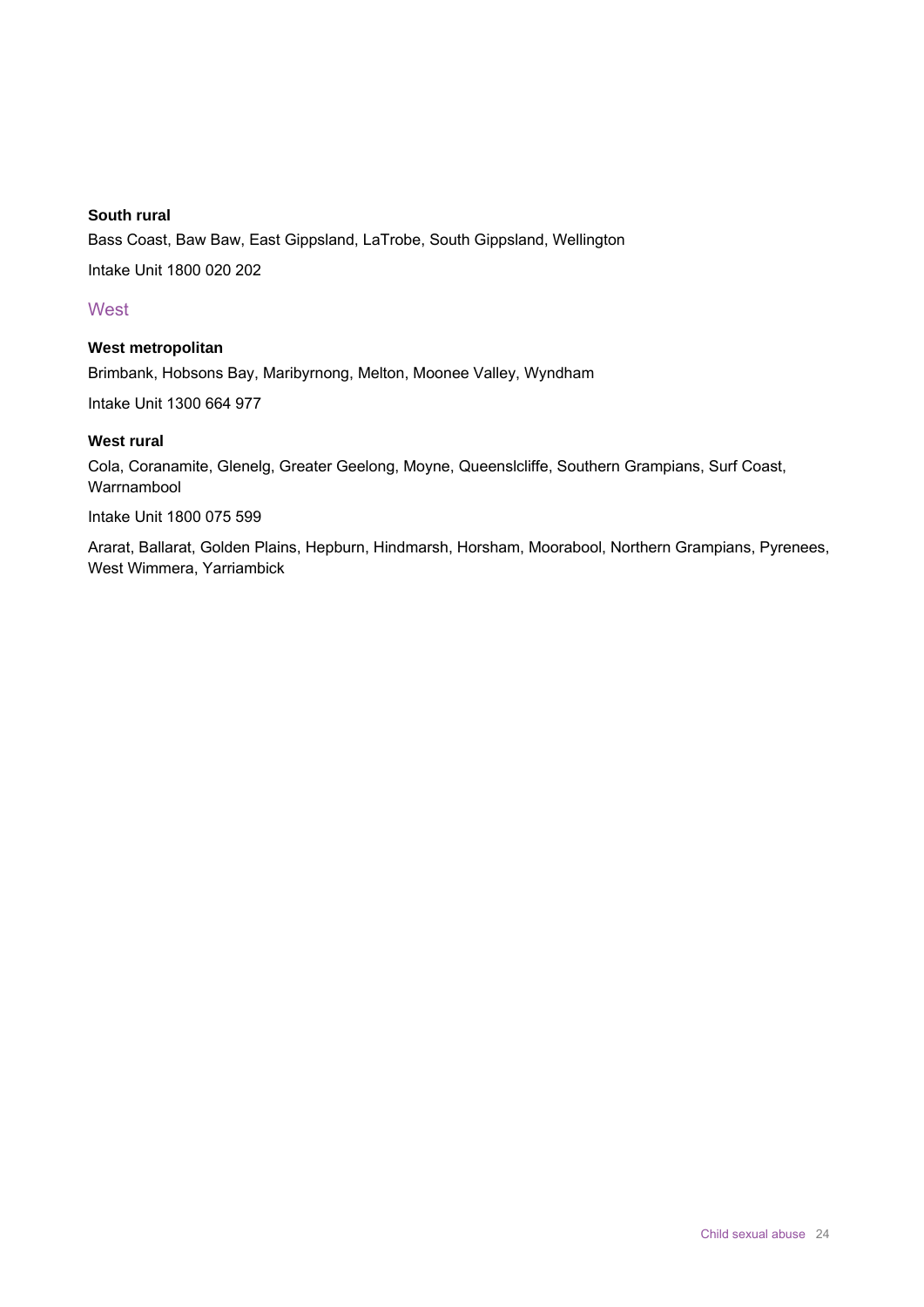# <span id="page-28-0"></span>Other resources

<span id="page-28-1"></span>Victoria Police

### Sexual Offence and Child Abuse Investigation Team Coordination Unit

Telephone (03) 9611 8800

### <span id="page-28-2"></span>Centres Against Sexual Assault (CASAs)

These centres offer a specialist support, advice and counselling service for all victims of sexual assault, male and female, adults and children.

### Metropolitan CASAs

# **South Eastern CASA**

Moorabbin Campus Monash Medical Centre 867 Centre Road, East Bentleigh Telephone (03) 9594 2289 Website: [www.secasa.com.au](http://www.secasa.com.au/)

#### **The Gatehouse Centre**

Royal Children's Hospital Flemington Road, Parkville Telephone (03) 9345 6391 or 9345 5222 Website: [www.rch.org.au](http://www.rch.org.au/)

### **CASA House**

Royal Women's Hospital 270 Cardigan Street, Carlton Telephone (03) 9349 1766 (After Hours Crisis Line) Telephone (03) 9344 2210 (during office hours) Website: www.rch.org.au/casa

#### **Northern CASA**

Building 26, Repatriation Campus Austin Health Banksia Street Heidelberg Telephone (03) 9496 2240 Website: www.northern.casa.org.au

### **West CASA**

53 Ballarat Road Footscray Telephone (03) 9687 5811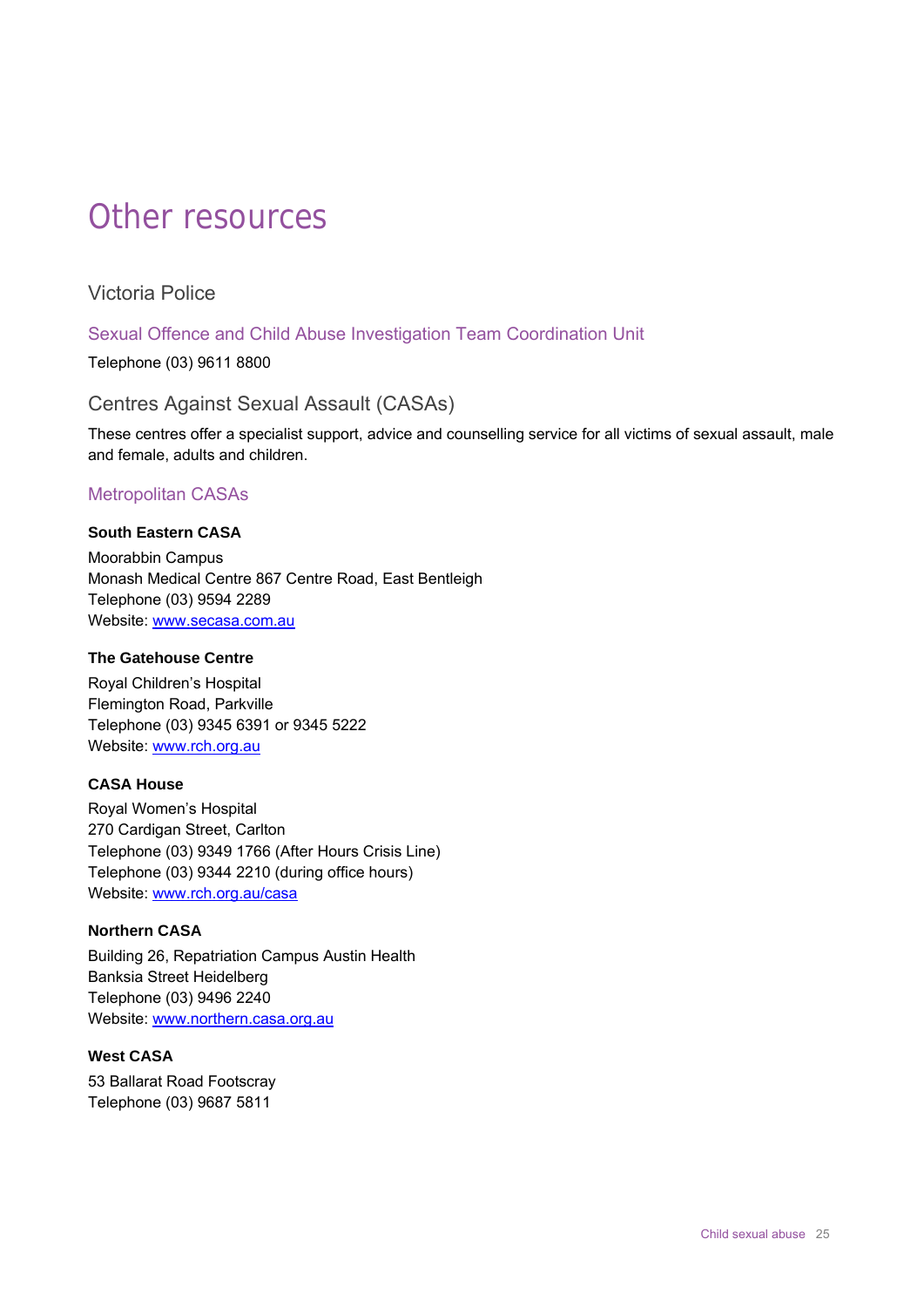#### **Eastern CASA**

17 Ware Crescent Ringwood East Telephone (03) 9870 7330

### Rural CASAs

#### **Bendigo-Loddon Campaspe CASA**

Bendigo Base Hospital Corner Lucan and Arnold Streets Bendigo Telephone (03) 5441 0430

#### **Ballarat CASA**

115a Ascot Street South Ballarat Telephone (03) 5320 3933

#### **Barwon CASA**

291 Latrobe Terrace Geelong Telephone (03) 5222 4318

#### **Child Assault Management Program**

P O Box 63 Moe Telephone (03) 5127 5555

#### **Davey House Family Resource Centre**

P O Box 120 Wanthaggi Telephone (03) 5671 3278

#### **Goulburn Valley CASA**

130 Nixon Street Shepparton Telephone (03) 5831 2343

#### **Gippsland CASA**

PO Box 1124 Morwell Telephone (03) 5134 3922 Latrobe Community Health

Morwell Centre Morwell Telephone (03) 5136 2400

#### **Mallee Sexual Assault Unit**

Suite 1, 144–146 Lime Avenue Mildura Telephone (03) 5025 5400

### **Upper Murray CASA**

38 Green Street Wangaratta Telephone (03) 5722 2203 Toll Free: 1800 806 292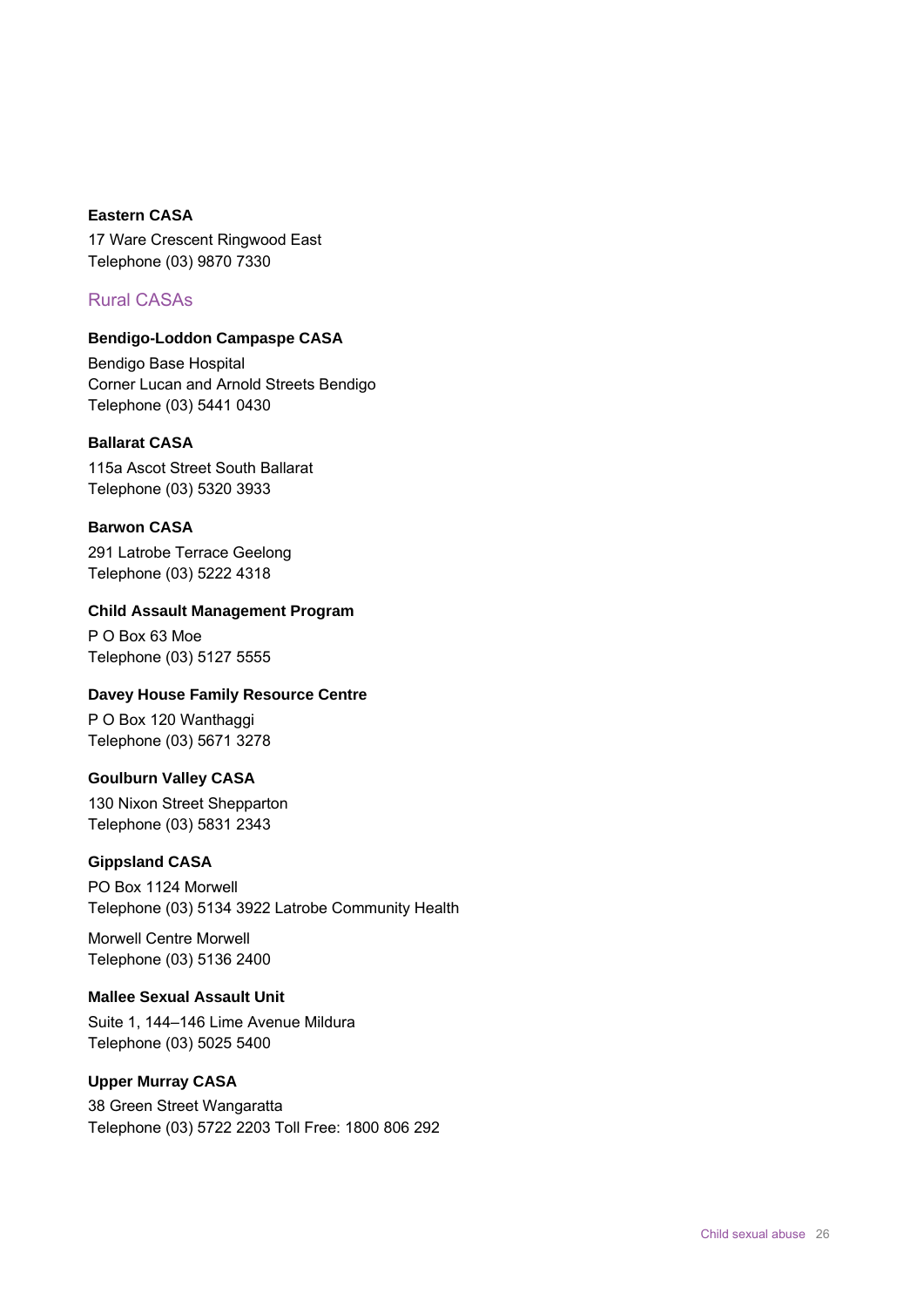#### **South West CASA**

299 Koroit Street Warrnambool Telephone (03) 5563 1277

Statewide 24 Hour Access

Telephone 1800 806 292

Workers at this centre can refer you to local community based organisations and self help groups, and advise on specialist counsellors in your area.